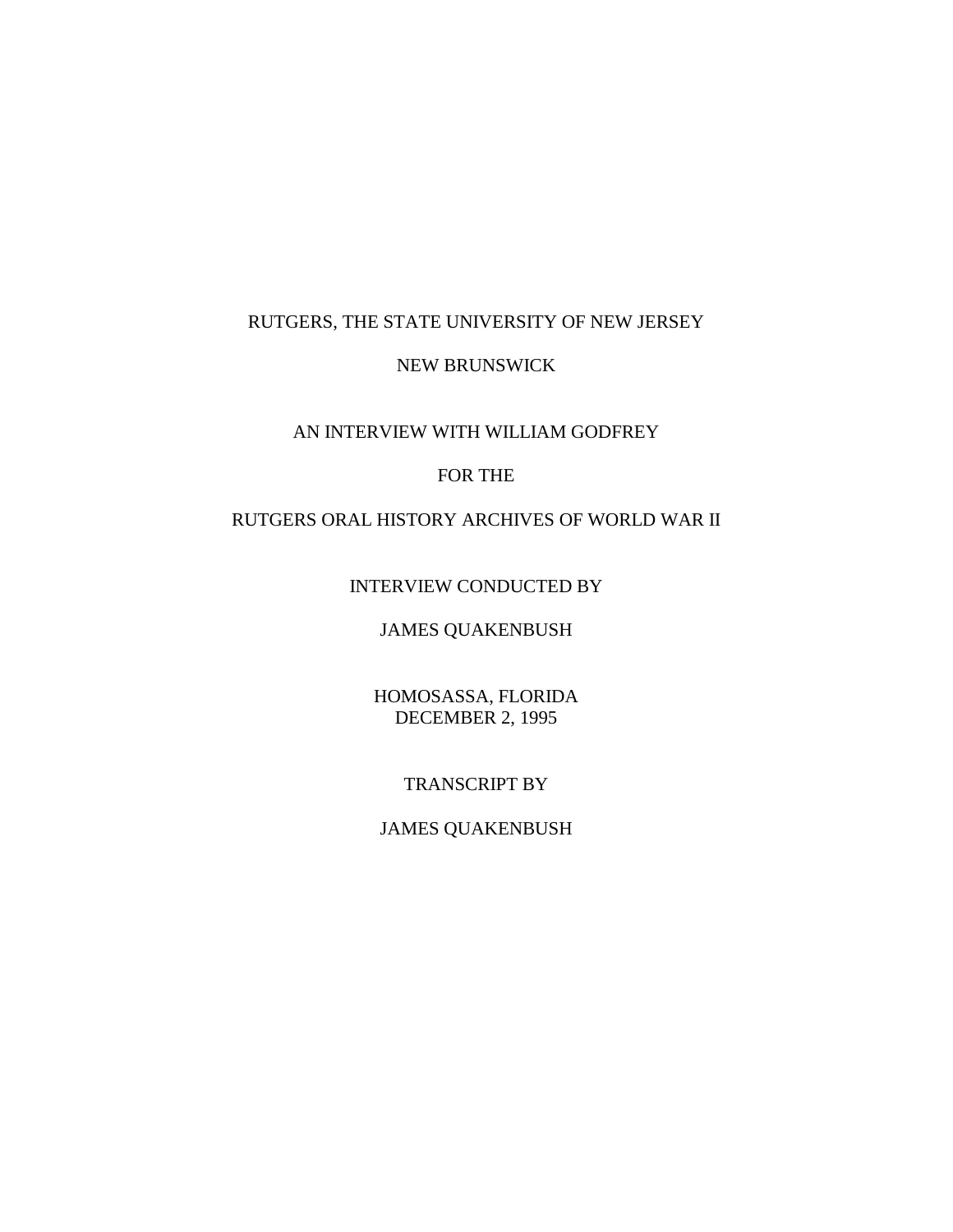James Quakenbush: This begins an interview with William Godfrey at his home in Homosassa, Florida, conducted by Jim Quakenbush. To begin with, I wanted to ask you about your parents. I just read that your father was from England.

William Godfrey: That is correct.

JQ: What prompted your grandparents to come to America? At what ages did they come over?

WG: Well, ... that's a good question. My grandmother came over first, and my dad had only been about a year old when he left England, and they settled, ... I believe, in Connecticut, where later my grandfather was a landscape gardener for a large estate, just outside of Middletown. And, shortly after that, my grandfather came over and he settled, ... first of all, in Connecticut, then, he went to Madison, New Jersey, where he was a grower in a large greenhouse establishment, growing cut flowers. ... The experience he had learned in England he brought to the United States and he became very successful in the greenhouse industry.

JQ: Where were you born?

WG: Bridgeport, Connecticut.

JQ: Bridgeport, Connecticut.

WG: I would like to say, Jim, that while my dad was overseas with the United Fruit Company as a marine refrigeration engineer, my mother and I went up to my ... grandmother's place in Connecticut. I was actually born in Bridgeport, stayed there a few days, came back to Middletown, and then, moved to some area [of ] New Jersey. I believe it was around Teaneck, New Jersey. And, from that time on, until I moved to Florida, I was a resident of New Jersey.

JQ: So, you were almost born by accident in Bridgeport, Connecticut.

WG: [laughter]... Bridgeport was the nearest hospital, and, that's where I was born. Born in Connecticut, my early days in New Jersey, and, now, I've been in Florida so long, I feel like I'm a Florida cracker. [laughter]

JQ: How did your parents end up settling in North Brunswick?

WG: Well, it was a matter of my father's work. ... When he left the United Fruit Company, he was what they called a Chief Freezer. He was very familiar with refrigeration equipment and there was a plant in New Brunswick called Brunswick-Kroshell. ... For three or four years, my father worked out of that company on Jersey Avenue. B-K was taken over by Carrier Corporation, and, from then on, my dad was employed by Carrier, usually working out of the New York Marine Office.

JQ: Okay. Do you have any brothers or sisters?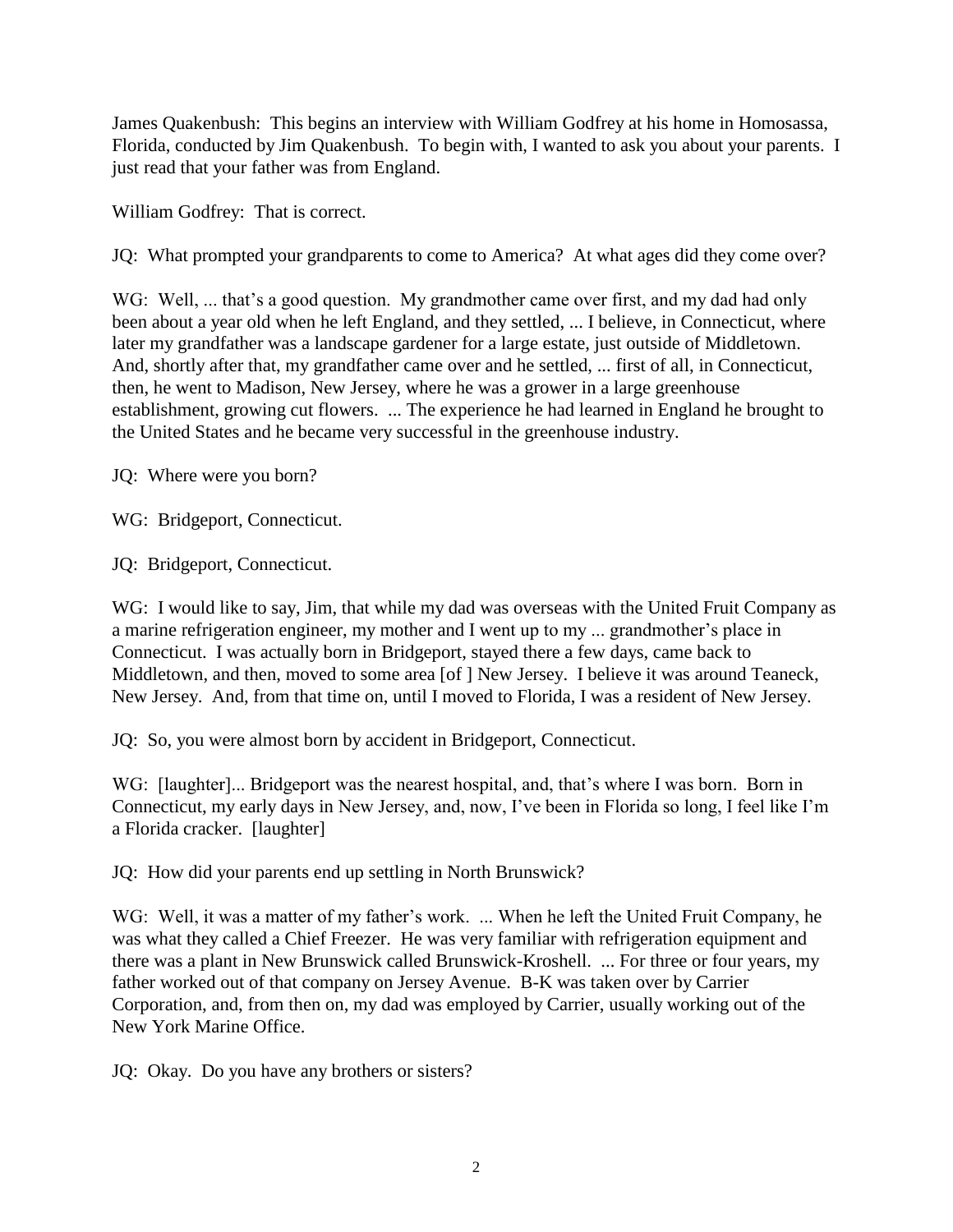WG: Yes, I have three sisters, all younger. June is the oldest, living in South Carolina. My other sister is living in Wilmington, North Carolina. And, I have one sister, Edith, quite a bit younger than me, who's married to a dentist in St. Petersburg, Florida.

JQ: What are your memories of your childhood, growing up in North Brunswick?

WG: Well, as I recall, we moved around a lot, and we lived in, ... I think, Piscataway for a while. We lived in Highland Park. Then, we lived in one part of North Brunswick. Finally, we settled out in Maple Meade, where we built a real fine, eight room house. And, I might add that my dad, being a refrigeration man, ... hooked ... [a] compressor in the cellar to a box in the pantry, and, I think, we were one of the first people to have automatic refrigeration out in the little town of Maple Meade. I liked to hunt, fish, and be out of doors, most of the time. And, I actually started school in a two-room school house in Maple Meade. One teacher taught grades one, two, and three, the other teacher taught grades four, five, and six. So, when I was in the fourth, I learned what they were doing in the fifth and the sixth. So, I think I got a fabulous education in the first six years. And then, I attended a new grammar school in Maple Meade and graduated from there in 1930.

JQ: Is it true that they had outhouses in the public schools in the 1930s?

WG: Yes, that's an interesting point, Jim. We actually had enclosures ... [with] no running water, and the school was warmed by a small, coal fired pot-stove. And, one of we students used to get a dollar a week for firing the boiler, the pot-stove, and taking the ashes out. We had very limited light from the few windows. And, the one teacher who taught the fourth, fifth, and sixth grades taught forty students. There was no discipline problem whatsoever. And, I cannot understand why they build the Taj Majals today ... to teach children when what a fine education we got, back in those days, in the old one, two-room grammar schools.

JQ: You attended high school in New Brunswick?

WG: Yes. First of all, I attended a junior high school in New Brunswick, as I recall, on Livingston Avenue, and we were bussed into school, because we were beyond the two mile limit. And then, from there, I went into New Brunswick Senior High School for my last three years. And, it was in New Brunswick High School ... [that] I was introduced to agriculture. We had a wonderful professor by the name of Lauren S. Archibald. In fact, three of his sons are graduates of Rutgers. And, I took two classes in agriculture during the week, and that, more or less, led me into entering Rutgers and the agricultural program.

JQ: You were, more or less, familiar with New Brunswick, being a resident of North Brunswick. What was New Brunswick like at that time?

WG: Well, New Brunswick was a ... rather small, ... I don't know how to say it. It was a friendly town. I mean, there were various areas. I think that certain ethnic people lived in a one area and some in another area. And, I can remember the old Strand Theater, right downtown, where movie shows were ten cents. I remember the State Theater, up on Livingston Avenue,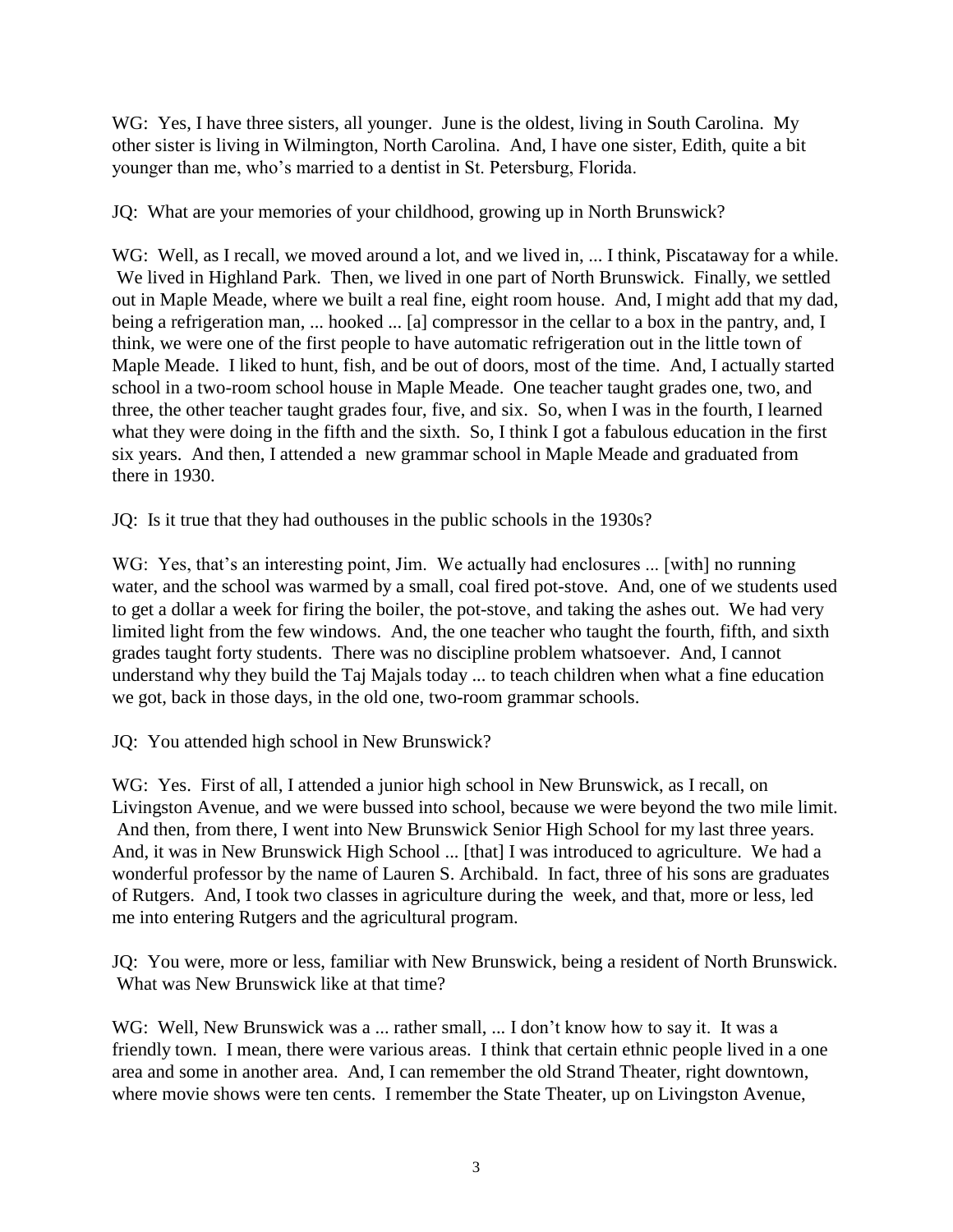which was a real fancy theater that showed the latest films. I can remember the Raritan River, as I used to go down there and build rafts. And, what else? Then, shortly after that, Farrington Dam was built, and that provided me with a tremendous amount of recreation.

JQ: How did the Depression affect your family in the 1930s? Did it affect you and your family at all?

WG: No. ... I was most fortunate, our family was most fortunate. My dad never missed a day's work. He was so good and efficient at his job. ... The refrigeration and air conditioning field was just coming into phase, at that time, and he was there at the correct time, and he was a natural born mechanical engineer in refrigeration and air conditioning. And, we lived very well, out in the little town of Maple Meade.

JQ: Could you discuss the reasons why you came to Rutgers? You mentioned it was because of your high school teacher.

WG: I was encouraged by him. Plus, the fact, Jim, it was depressed times. There wasn't too much money. And, going to a land grant college, was what I could really afford, or I thought I could afford. And, through the help of Professor Archibald, I gained entrance to the university. My marks weren't the greatest, at that time, but, that was an entry. And, Professor Helyar, who was the dean of the Ag School, he was really of great help to me. And, between those two professors, I made it though the first semester, and, from then on, I did very, very well.

JQ: Did you receive any scholarships while you were at Rutgers?

WG: I believe Professor Helyar obtained a one hundred dollar scholarship for me during the four years. [laughter]

JQ: Did you play sports for Rutgers?

WG: Yes. First of all, I went out for cross country, but, after running the first two miles, I gave that up. I went out for freshman lacrosse and that was exciting. ... At that time, we had to buy our own stick. And, I ... received my numerals. I made one faux pas. I had a white sweater at home. I didn't have a black sweater, so, I told my mom, "How about sewing my numerals on the white sweater?" So, I went down to the campus, one day; somebody looked at me [and said], "What undefeated team are you on?" I said, "What do you mean?" He said, "Well, the only time you put numerals or letters on a white sweater, you've been on a championship team or an undefeated team." [laughter] So, I junked the sweater and forgot about the numerals. And then, in my next three years, I participated in varsity lacrosse. And, I was kind of skinny, ... and I've been that way ever since, from getting beat up. I played midfield and did win my letter in two years of varsity lacrosse.

JQ: Do you remember some of the players on your varsity team, or that you played lacrosse with, during your years at Rutgers?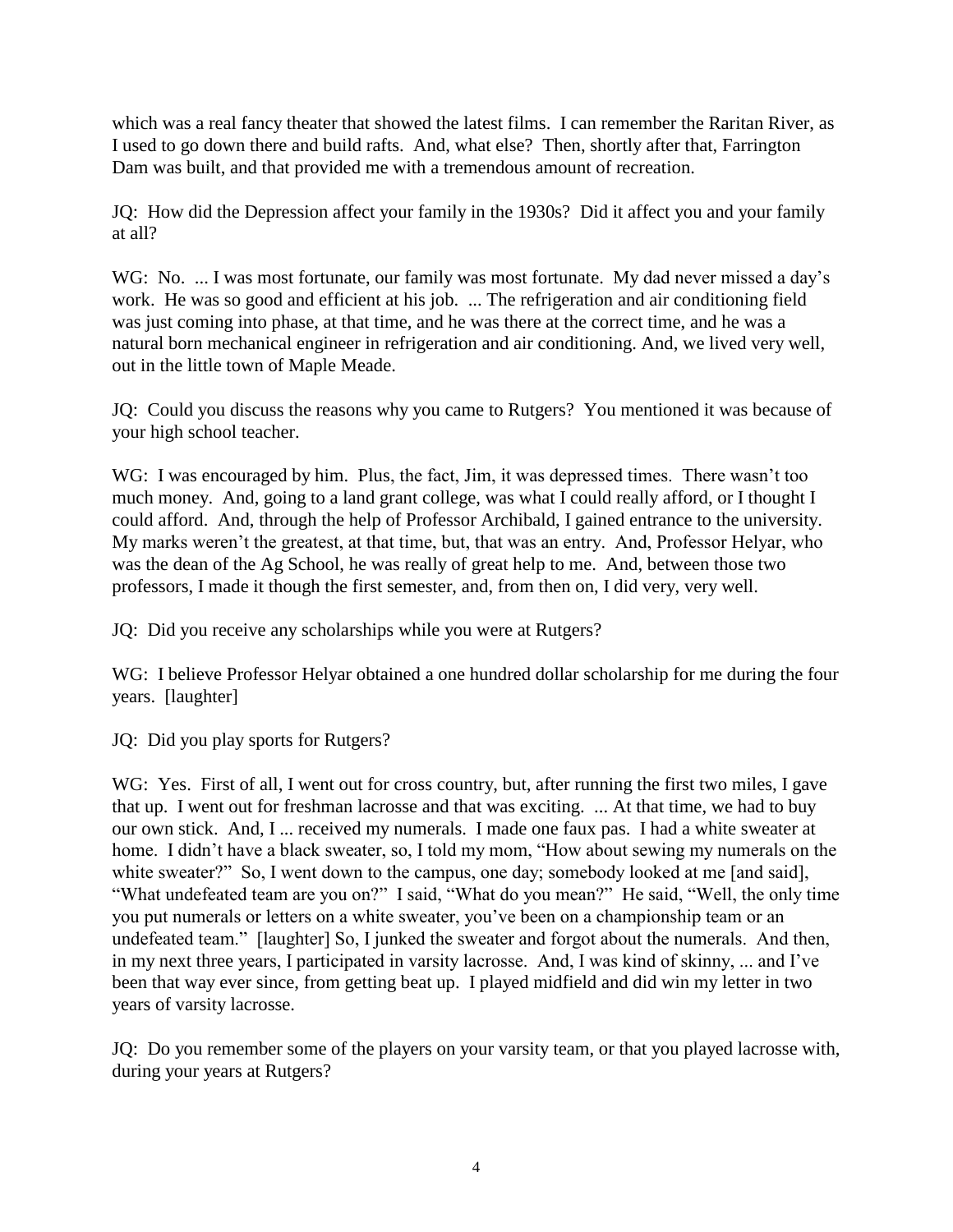WG: Yes. ... There were some really fine athletes, because many of the football players loved to get in shape playing lacrosse. So, many of the players participated. Off hand, there was Joe Barile, there was Steve Hitchner, a great Ag student. He played. Oh, I can't come up with those names, but, I've got a list of them in my yearbook. [laughter]

JQ: Yeah. I found some of them for you. Do you remember Bill Evans?

WG: Oh, Bill Evans was a fine fellow.

JQ: What about Leon Temple?

WG: Temple, diminutive and quick.

JQ: Or, Ralph Russo?

WG: ... Russo was a top notch football player and he became a Phi Beta Kappa. And, I met Russo during my fiftieth anniversary reunion. You know more than I do. [laughter]

JQ: Another player, "Fuzzy" Bill Darby?

WG: Oh, Darby. Fuzzy. Boy, oh, boy, he was built like a little cannonball. He was a tough, little critter.

JQ: Why did they call him "Fuzzy"?

WG: I don't know why, really. But, he was one of these ball of fire; gents, full of tricks, and he raised a lot of Cain. [laughter]

JQ: During your senior year, what was the big game? Do you remember the big game of that year?

WG: Well, our biggest games were with Maryland, the top team in lacrosse. Johns Hopkins, we played Yale, we played Army, and I remember going up to Army. We had a small squad, about thirty people, and they come out there with about a hundred guys that were big and hungry. And, I remember, I got the hell beat out of me. And, I also remember going to Maryland and playing at the old College Park Field. And, there was a fellow on there who was an All-American guard. ... I can't think of his name, but, I was playing opposite him, and I got beat up again. But, Rutgers played some big, heavy lacrosse teams, and we had mediocre success. The greatest game in football occurred when I was a sophomore in 1938. Rutgers finally defeated Princeton for the second time in history, by a score of twenty to eighteen, when the new stadium was dedicated.

JQ: What position did you play?

WG: Midfield.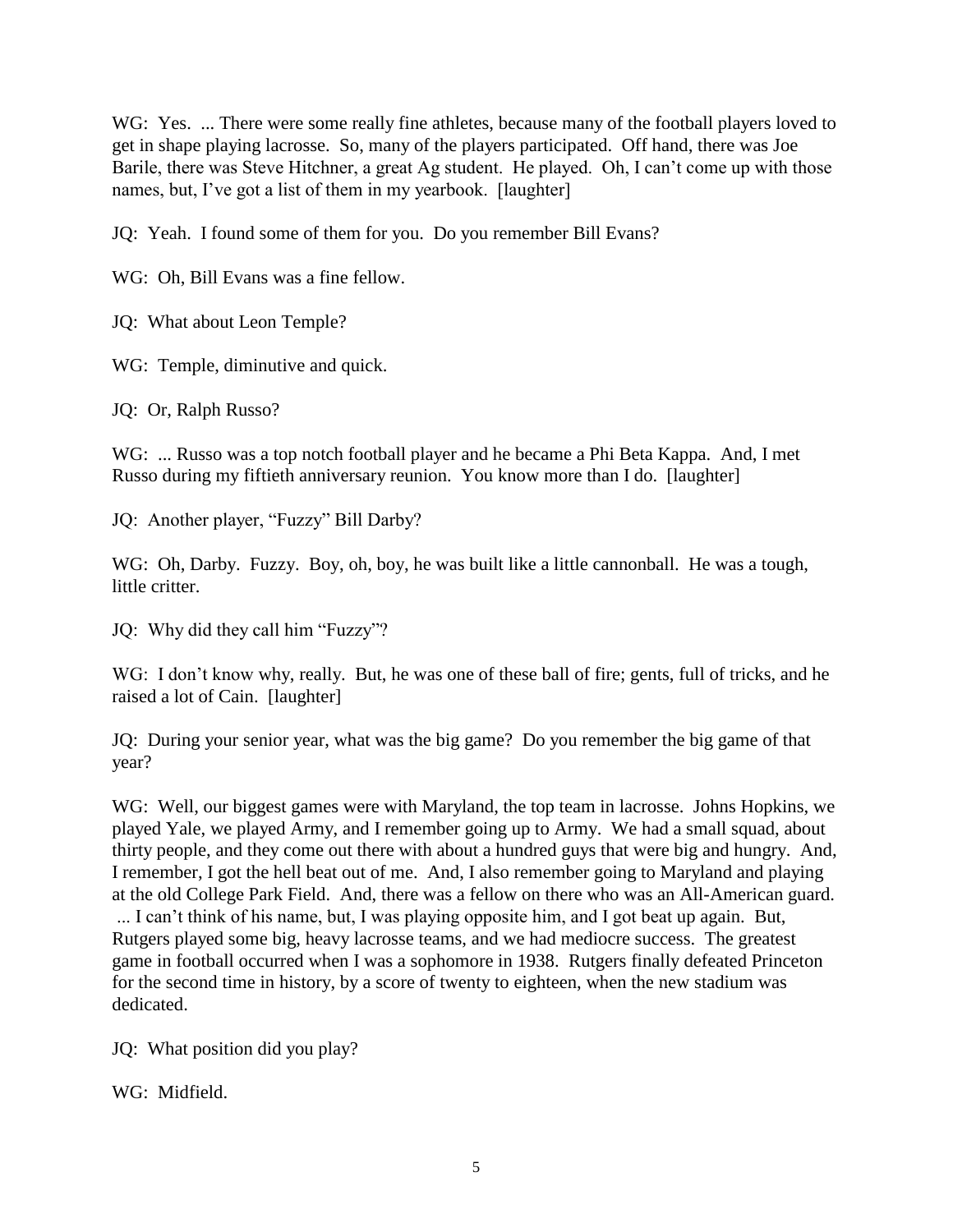JQ: Midfield.

WG: So, I was running up and down, playing on offense and defense.

JQ: How was campus life around the Rutgers campus?

WG: Well, I thought there was a wonderful atmosphere. I was impressed. And, one thing I remember, the dress code. We always looked well dressed and many of the classes we attended in coats and ties. And, we respected the professors. We had some outstanding men, back in those days. And, I can remember Professor Reager, the speech instructor. I took speech and I think that's the greatest thing I ever did. And, Professor Reager, he wrote a book, Speech Is Easy, but, I understand he passed away much too early in life. I particularly remember Professor Reager. And, Professor Biekart, out at the college farm, he was a journeyman. ... I think he was just on a regular degree, but, he was a down-to-earth man. And, I can remember Professor Biekart telling our class one time, we used to get philosophical, ... "Boys, men, if you have a clear conscience, you're living a good life." And, I thought about that quite a bit and I do believe that. Wouldn't you agree, Jim?

JQ: Yeah. I do. A clear conscience to live with yourself. Were you in any fraternities while at Rutgers?

WG: No. I was a commuter. I couldn't quite afford it. I was approached one time about, but, I didn't think I could afford to live downtown. ... I was comfortable out of town and it was only five miles away. And, for the first two years, I used to hitch rides, or I'd go down with my father to the station at six o'clock in the morning, let him off, then, go to the library and study. Then, I'd stick around 'til he came in on the train, six o'clock at night and bring him home. But then, in my junior year, I bought a little ... 1930 Chevrolet Cabrolet for seventy bucks, and fixed it up. And, for the next two or three years, I had my own transportation. And, one thing I can remember, in '38 and '39, in New Jersey, in New Brunswick, you could purchase gasoline, eleven gallons, for a dollar. So, for a dollar a month, I could drive my little car back and forth to school. And, you can check that out. [laughter]

JQ: I commute to school myself. I commute from Woodbridge to New Brunswick. Did you become friends with a lot of people around campus? Did you feel like an insider or an outsider? How did you feel?

WG: No. Well, I'll tell you, most of my immediate friends were "Aggies." And, I think I forget, Jim, [there were] ... maybe, sixty in the course, or forty-seven? I can't remember exactly. But, see, we were together. And, as you know, the first two years in Rutgers was mostly academic. You didn't branch out. I can remember taking math, and trig, and ... algebra, chemistry, botany, biology. ... Some of those courses were real foreign to me. And, especially, chemistry, it gave me a fit. So, then, the last two years, we branched out into the agricultural field. So, we always were jogging between downtown and the campus out there. But then, I was in many of the Ag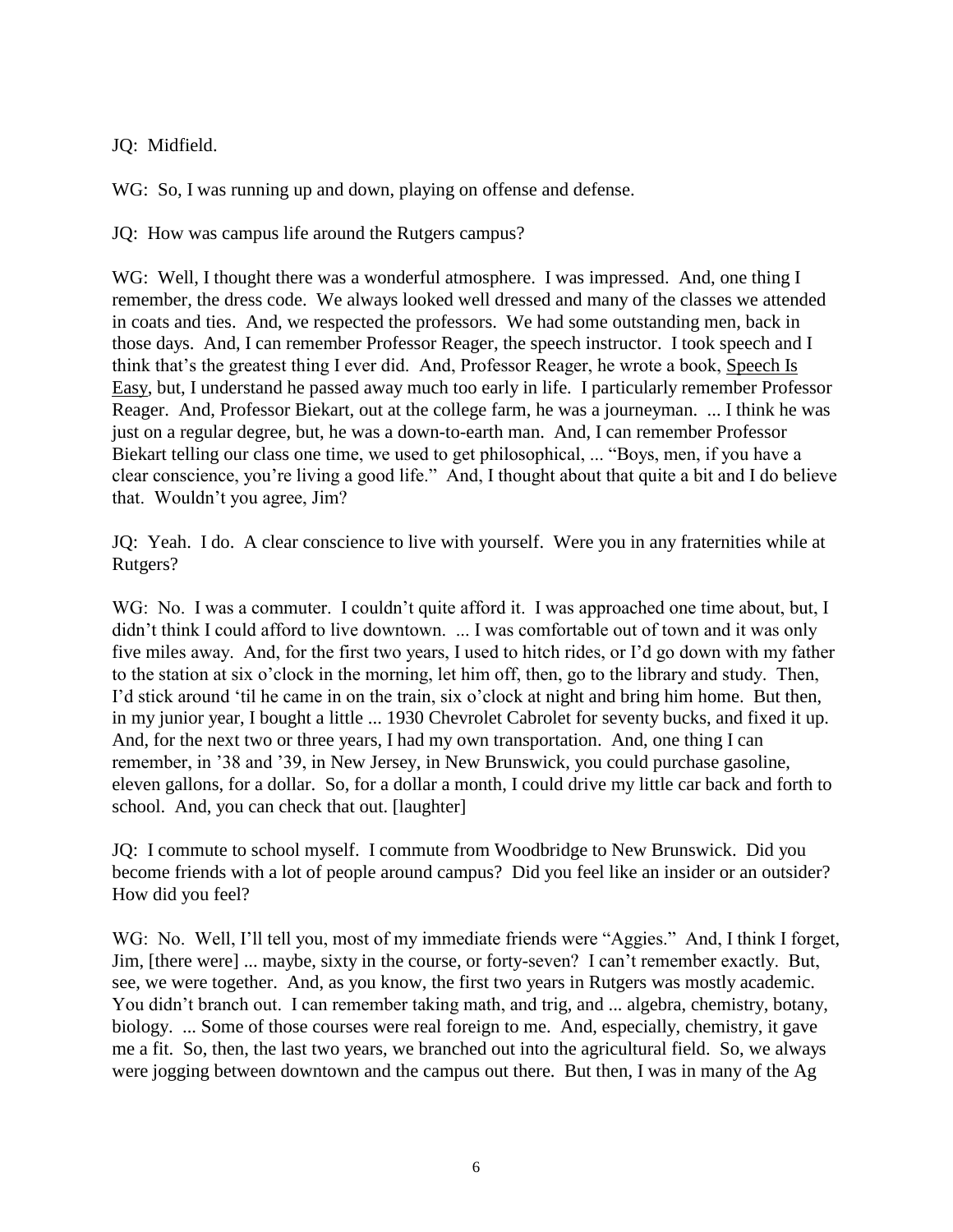organizations, ... and then, I became a member of Alpha Zeta. ... There must've been twenty or thirty of us who met frequently in that organization.

JQ: What was that, a club?

WG: No, that was the honorary agricultural society, Alpha Zeta. That was strictly an Ag club, and, it's one of the oldest honorary fraternities, I guess, in the country. It started ... out somewhere in Ohio, somewhere, years and years ago.

JQ: What made you go into agriculture as a major?

WG: Well, I figure I, maybe, could get through those courses more than I could the other ones. And, we lived ... out in the country there. We first lived there. My grandfather had a big floriculture business, two big greenhouses, and I used to work in the greenhouses when I was a young boy. And, that grew on me. And then, the tuition for going to the Ag College was considerably less than the other colleges. So, it was, more or less, ... expediency and finances. And, I enjoyed the outdoors. And, I think, no matter what I had gone into, I received a terrifically rounded education ... at Rutgers, regardless of what happened to me.

JQ: Today there are many more college graduates than there were back then. Was there a certain reason why you went to college, to obtain a certain job?

WG: Well, it was definitely the times and conditions in the country, because there were hardly any jobs. And, where would [be] a better place to go to college 'til things got better? And, I had the support of my family. And, as I told you, I worked every living hour of all my recesses, all my vacations. I hardly ever took a day off in the four years, and my folks helped me. And, what I saved, that is, good jobs during the summer, I got through without financial hardship on my parents. And, I figured, where could I find a better place to be in those times? And, I think, quite a few of the students made the same approach.

JQ: So, where did you work on your recesses, over the summers? What did you do? What type of work?

WG: Well, fortunately, through my dad, again, ... he had quite a few friends in the refrigeration field. And, one summer, I spent almost all summer in Baltimore working on three big, refrigerated cargo ships, as a helper, installing equipment, at a real good wage, a real good wage. And, I stayed at a boarding house in Baltimore which you wouldn't believe, room and board, a breakfast, packed my lunch, provided supper, and a place to sleep, for ten dollars a week. And, at that time, I was making between \$40 and \$45 a week. So, I really stashed the money away. Another summer, I spent the entire summer in the Newport News, Virginia shipyard, in the steam engineering department, as an apprentice, working with a mechanic. And, I spent the whole summer there. My dad had introduced me again. And then, we were working on destroyers and an aircraft carrier. And, I was an apprentice ... installing piping for the steam systems. And, for three solid months, I made a good wage there and socked it away.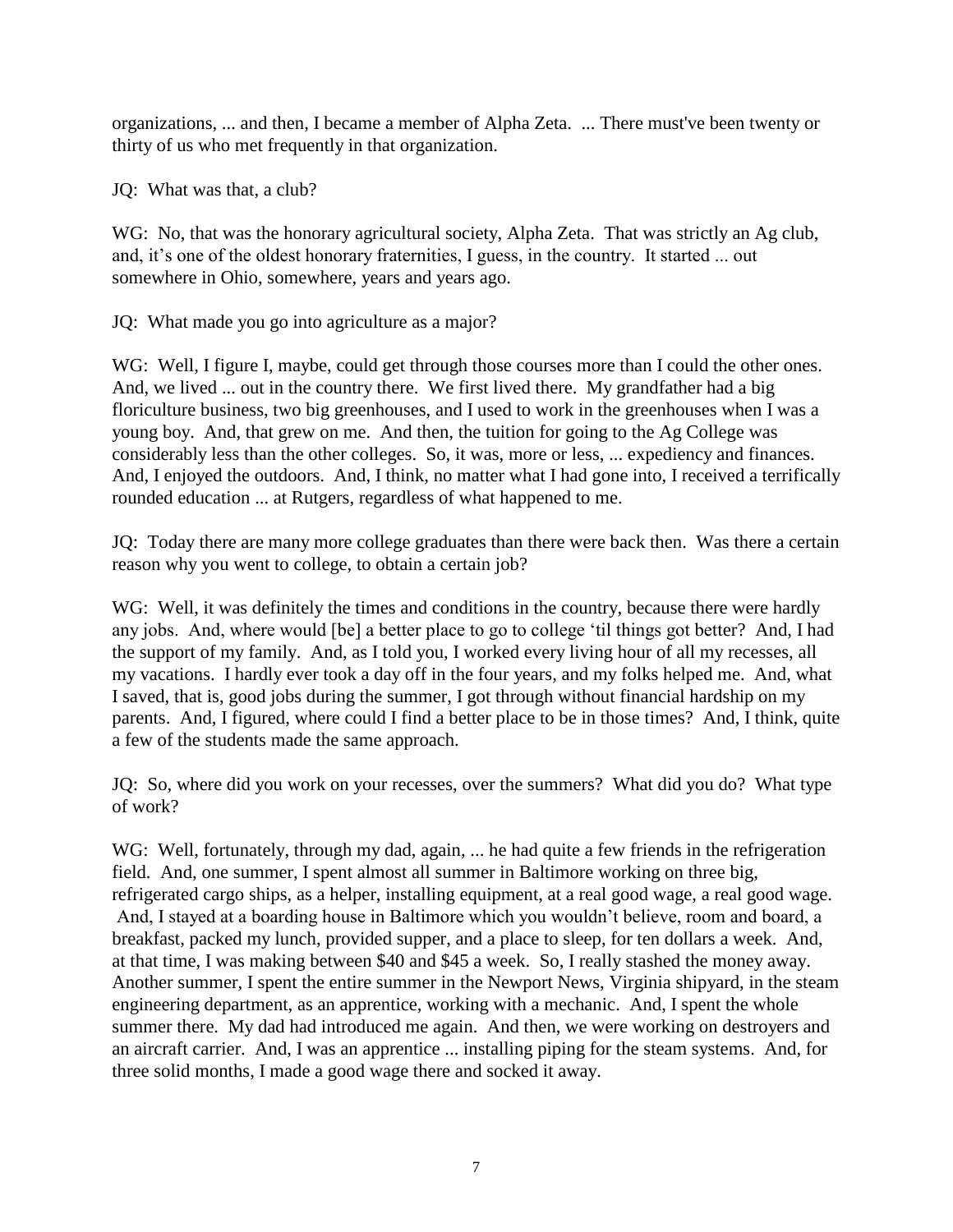JQ: While you were at Rutgers, you were a member of the first Civil Aeronautics Authority to graduate.

WG: Yes, I was. They offered it, and I just volunteered, and I was accepted. I passed the physical and some preliminary exams. And, that was a fantastic course. I think, it lasted over twenty weeks. And, at night, we had meteorology, navigation, and aircraft maintenance courses. And then, I would drive out to Hadley Airport, and we flew in little Aeronca Chiefs, little taildragging planes, with sixty-five horsepower Continental engines, top speed, maybe, ninety knots. And, after seven hours and thirty minutes, I soloed. Everyone was supposed to solo within eight or nine hours. And, that was quite a thrill, when the instructor said, "Get out," and says, "It's all yours, " take the little thing up, and go around the field, and make a landing. And, I still have my log. The instructor said I did a perfect job. I don't know whether I did or not, but, I got it down again. [laughter]

JQ: Did you ever pilot a plane after that?

WG: No. I went through the whole course, got forty-four hours of time, about twenty duel, about twenty-two solo. And, went up, and passed the CAA flight exam, and received a private pilot's license. And, from that day forward, I never did fly. But, later on, I thought I might apply for the Air Corps, which, at that time, was the Army Air Corps, not the Air Force.

JQ: What was the perception of the war going on in Europe around the campus at Rutgers while you were there?

WG: I don't think it was taken too seriously, Jim. I think we were so involved in our own little bailiwick there, and studying, and learning, and living, and contending with the Depression that, unfortunately, I don't think we did realize what was going on. I never read the newspapers much, because I was always studying and reading something in the library, reading books, magazines, and reference materials. But, I don't think there was a ... real feeling there. But, I did think, shortly after I left Rutgers, that the whole climate changed.

JQ: You enlisted in the Navy?

WG: Yes. As I told you, ... some quirk in the physical, I failed the examination for the Army Air Corps. And then, I took an exam for the Naval Air Corps down at Portsmouth, Virginia. And, some little quirk, I failed; nothing serious. And, at those particular times, they were not as anxious to recruit people as they were six months to a year later. So, as a last resort, I applied to Officer Candidate School, OCS, ... I guess it was in Washington, or somewhere. And, all of a sudden, I was accepted, so, I enlisted in the Navy in February of 1942. And then, I was ordered to Midshipman School at Columbia University. And, I was in the first class at Columbia. And, we were housed in a ten-story dormitory, Furnold Hall, which, you wouldn't believe, was right on Broadway. And, to think, we were going to learn how to become naval officers at Columbia University, right on Broadway, was really a puzzle. [laughter]

JQ: A lot of distractions?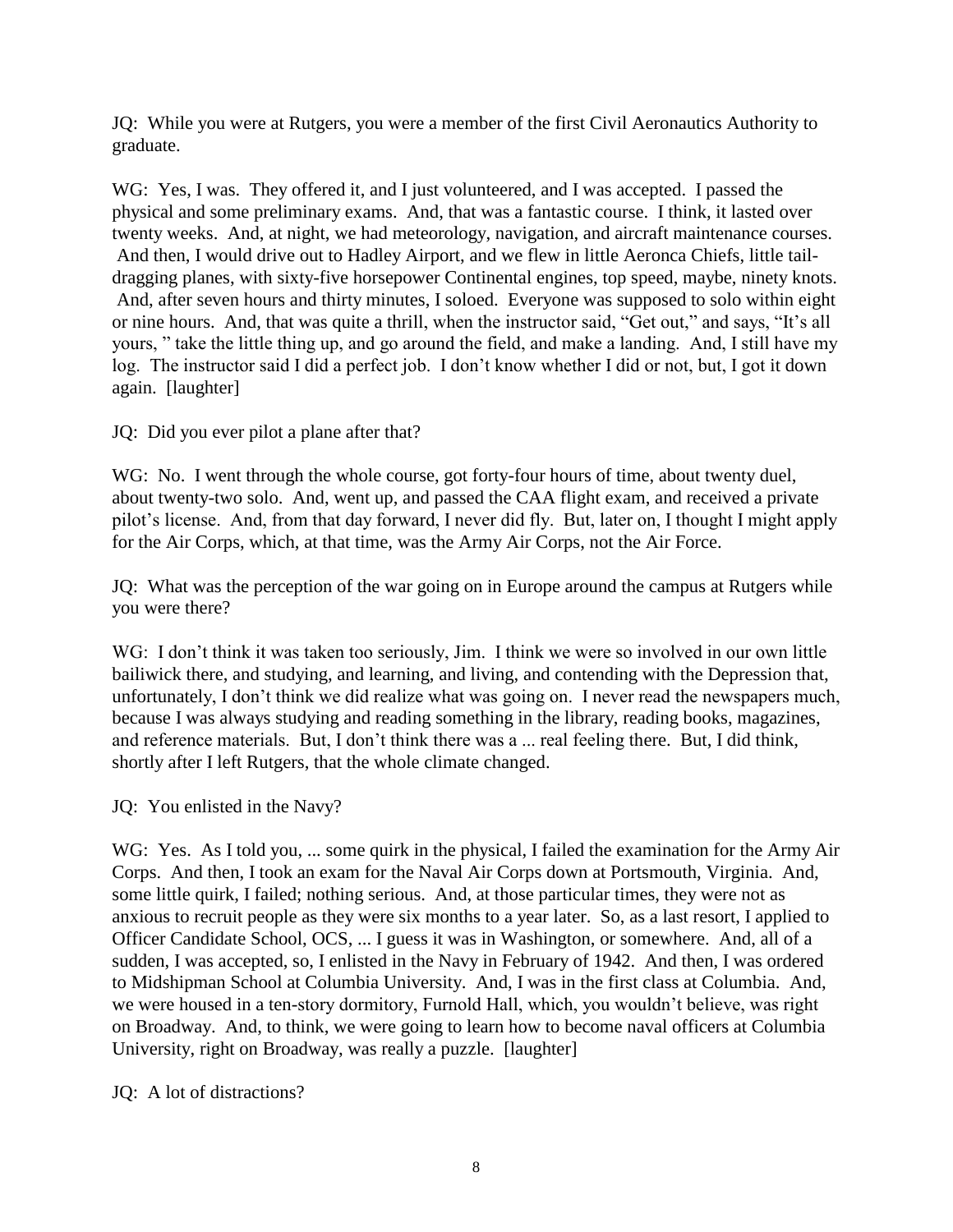WG: There were distractions, but, I tell you Navy curriculum was fantastic. Started out at six in the morning and ended at ten at night, with never an idle moment. It was very well structured and I liked routine. It didn't bother me at all. I didn't mind drilling, I didn't mind studying, going to class. And, I enjoyed every bit of it. I really applied myself. And, not to be boastful, I ended up pretty well in my class. I might tell you a little story that helped me in my aptitude and proficiency. Every night, we had to swab down the deck in ... the lobby of the dormitory. And, before that time, having been in the Merchant Marine, and having helped my mother scrub the floors, I knew how to handle a swab. There was a chief with about twenty-four years of gold on his sleeve, and he was in charge. So, there would be four of us out there in the lobby, and three of them were city slickers from Brooklyn, New York, and Yonkers. And, here was one guy, with a little experience, from the country. And, I could take the swab and throw a figure eight across the floor. And, this old chief used to beam at me, because I really could swab the decks. So, I think I got an excellent proficiency rating and that helped me over all. [laughter]

JQ: While you were at Columbia University, you had some contact with Herman Wouk?

WG: Yes, believe it or not, Herman Wouk was in my company. ... There was a battalion on the *Prairie State*, anchored on the Hudson River, an old ship, and, we were the second battalion at Furnold Hall, with three companies. ... Herman Wouk was a real quiet, serious guy. He was a little older than us. But, after reading his book, later on, ... I could tell that the day he entered OCS School, he started writing the Caine Mutiny. I really believe he was forming background material. And, all through his time at the Midshipman's School, and after he went on active duty, you could tell there was something about him. He was very serious person, quiet, very intelligent. But, somehow, after it all happened, I felt that he was up to something that the rest of us were not up to. [laughter]

JQ: What was the reaction to the Japanese attack on Pearl Harbor?

WG: Well, of course, that happened two months before ... I applied for OCS. And, I had been working, at that time, as a steam fitter at Fort Eustis, in Virginia. That's another story I won't go into, but, after being in Virginia for a short time, I became a journeyman steam fitter. Made pretty good wages and worked all through the Virginia area on camps, and I could see the build up of the military. And, of course, ... the Newport News shipyard was building carriers and destroyers, ... at that time. The *Indiana* battleship was launched while I was there. So, there was a slow ground-swell. But, at school, we would get information on how the war was going. But, we were really so tied up studying, and looking forward ... with trepidation, and so forth, where we were going to go and what was going to happen. So, we were very much involved in thinking about the whole problem, and when, and where, and how soon we were going to go.

JQ: Was it a surprise to you that the United States ended up entering the war with the Japanese and not being drawn into the European war first?

WG: Yes, I believe I was completely surprised by the attack on Pearl Harbor. I was, like most everyone else. I think the whole situation wasn't properly handled, but, that's another story. ...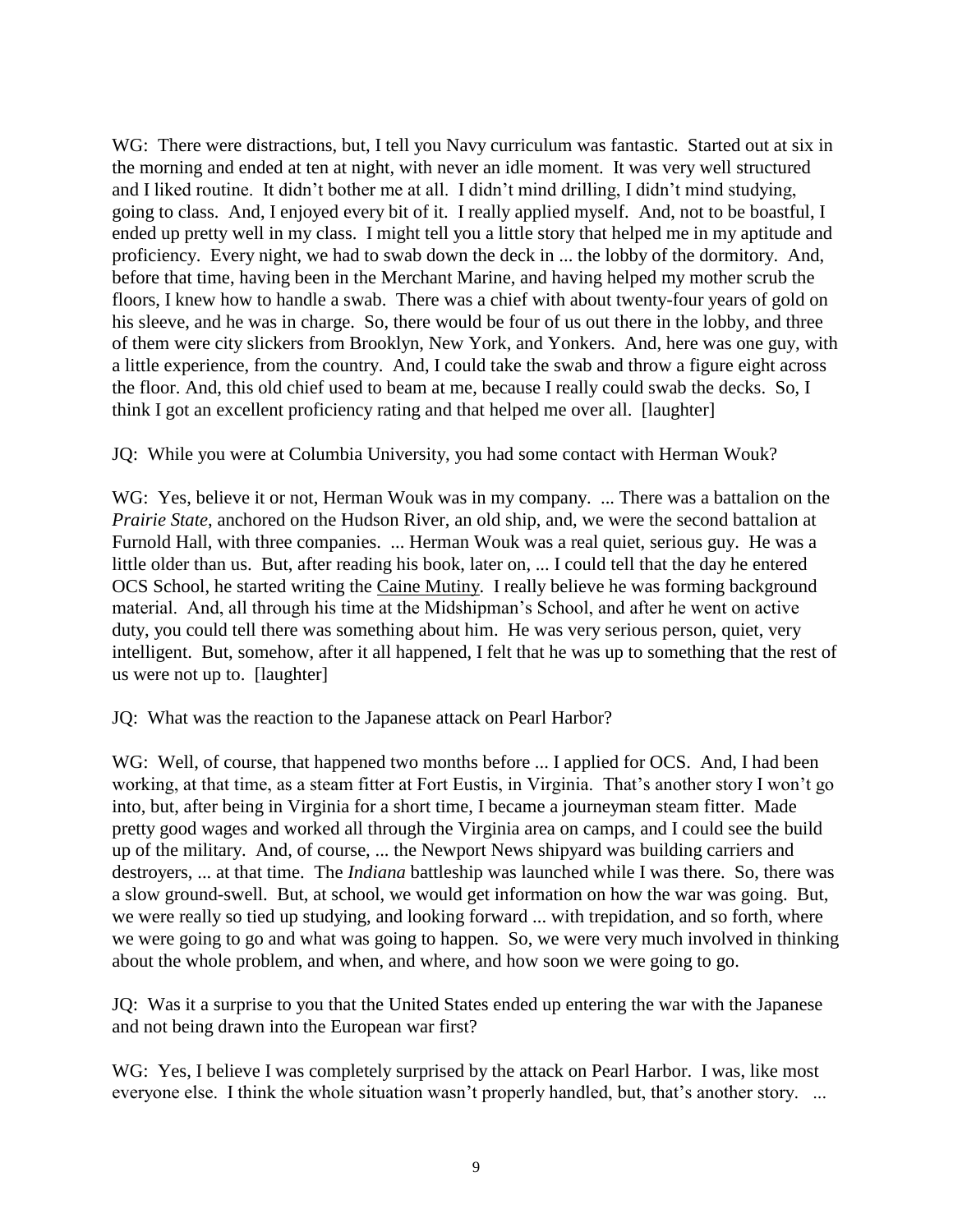## -END SIDE ONE TAPE ONE-----

JQ: This continues an interview with William Godfrey at his home in Homosassa, Florida. Did you find that working in the Merchant Marine helped you with your service in the Navy?

WG: Well, definitely, Jim. As I said, my dad, being in the air conditioning and refrigeration, when I was a kid, I used to go off on jobs with him, sometimes, on Saturdays. And, I worked right along with him. He taught me. ... I used to thread and cut pipe, and all my vacations were involved in something mechanical. And, since he had an entrée to all the ships that came into New York Harbor that used carrier equipment, he did get me that job, the first job, on the *Virginia* of the Panama Pacific Line. And, when I went aboard; this is a little off the side, ... I was supposed to be a wiper and that's a flunky that cleans up in the engine rooms. But, as I previously mentioned, the first assistant engineer's nephew came aboard, and the first assistant engineer ... hired and fired the people in the engineering gang. So, he said, "Kid, Bill, we'll let you be a mess boy to the black gang, if you want to make this trip. And then, when we come back, maybe we can make you a wiper." So, needing the money, I took the job, and I traveled out through the Panama Canal, up to San Francisco, and back. It was a fantastic experience, having just gotten out of high school, just barely after my eighteen-year-old birthday. So, when I got back in port, my dad said, "I got a better job for you." And, I went over on the *Washington* of the US Lines and I was a wiper. And, I toiled in the engine room for four Atlantic crossings, to Cobh, Ireland*,* to France and up the Elbe River to Hamburg. After the fourth trip, out of the blue sky, he says, "Hey, Bill, we're gonna make you a fireman." And, all of a sudden, I was firing these huge boilers. And, I became a full-fledged fireman almost over night, with very little experience. But, I did learn ship-board experience. I knew port from starboard and  $\dots$  I got to know something about seamanship, especially the engineering part. Turbines, condensers, and reduction gears, and all those things that I'll become acquainted with when I get in the Navy in the submarine service. ... Besides giving me some great experience that I didn't realize at the time, I made a fairly good wage, considering the time.

JQ: Was there a fear at all of crossing the Atlantic on these ships?

WG: ... Don't forget Jim, this was in 1935 and 1936, and there was no threat whatsoever. The only threat was, ... when you crossed from Europe to the United States, in the months of January, February, March, it's the most violent ocean in the world. People don't realize that. The North Atlantic, in the wintertime, in those months, the prevailing winds are blowing from west to east and, some days, we would be two days late getting into New York. The foghorn would be blowing for three or four days at a time. And, a ship could not make more than, maybe, eight or nine knots, when we usually cruised at twenty-two. So, it was quite harrowing, during the winter months, coming across the Atlantic Ocean.

JQ: Now, when you were in the Navy, you were on submarines. How was submarine life?

WG: Well, ... before we get into that part, I'd like to tell you, ... when we were commissioned in late August in '42, if you stood pretty well in your class, you had a choice of duties. And, for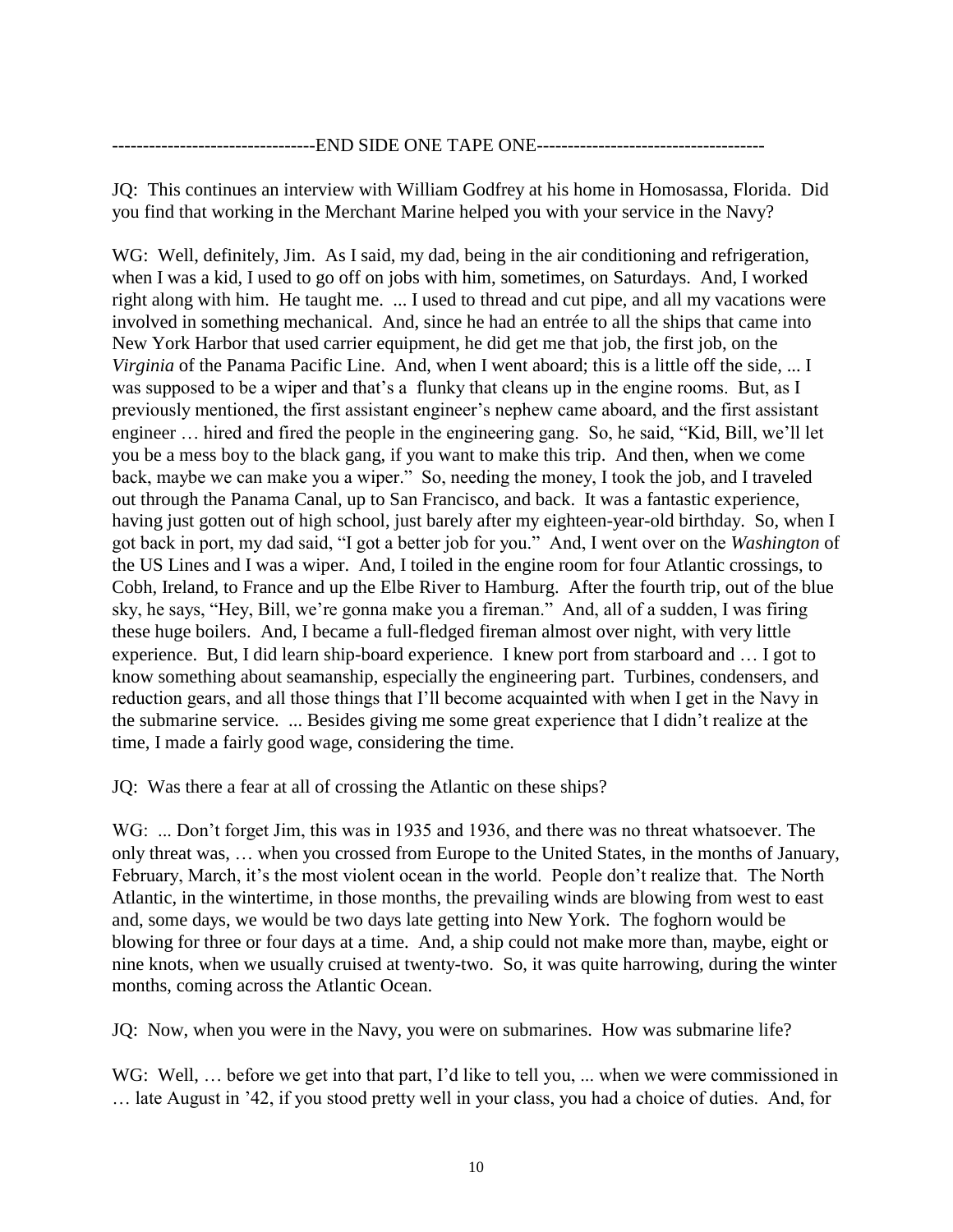some reason, I was footloose and fancy free. And, I thought, I'd like go into the submarine service and see some action. And, I also thought, I'd like to come home healthy and in <u>one piece</u>. So, I chose submarines. And, out of the blue sky, there were only seven or eight people, out of something like 700 commissioned ensigns, that chose submarines. I don't know why. My first duty orders were to the *S-27*, ... up in Alaska, up around Attu and Kiska. The *S-27* was an old *S*boat that should have been scuttled long before. So, one week before I was to depart the Midshipmen School, I got a modification of orders sending me direct to Manitowoc, Wisconsin, on Lake Michigan, where the Manitowoc Ship Building Company built twenty-eight fleet-type boats, ... under license from Electric Boat Company in Groton, Connecticut. These were fullsize, fleet-type submarines. I was ordered there for new construction, fitting out, and commissioning. I bypassed submarine school, which was rather unusual. I don't believe one percent of the officers that went to submarines, bypassed submarine school. So, I went to new construction. I watched the submarine being built. I was onboard during commissioning, went out, operated on Lake Michigan. Finally, [we went] down the [Mississippi] river, loaded up spares and torpedoes in New Orleans, down through the [Panama] Canal, and out to Pearl Harbor. I got acclimated real quick. I was a junior OD and an assistant ... engineer. So, the Captain says, "Bill, you're doing all right, but, after one patrol, we're going to send you back to Submarine School." One patrol, two patrols, at the end of two patrols, I qualified. He says, "Bill, you don't have to go back to submarine school." [laughter] Course, I was kind of looking forward to getting home and going to submarine school. So, I stayed on three, four, five, ... 'cause the ship did well, and ... everyone did well. They detached two of us and sent us back to new construction in Manitowoc, which couldn't have been better duty for me. So, I came back to Manitowoc, stayed there a few months, went through the whole routine as engineer and diving officer, and commissioned the *Kraken.* That was my second submarine.

JQ: So, you enjoyed submarine life?

WG: Oh, I sure did. I sure did.

JQ: How was the food onboard? I heard it was the best food in the Navy. Is that true?

WG: The best food, but, not always the best cooks and bakers. ... Our food was all pared down.  $\ldots$  Everything was condensed, because our time on patrol was determined,  $\ldots$  primarily, by how much food we had; believe it or not. We had tremendous amounts of fuel oil. We had plenty of ammunition. But, food, we had just limited quantities. There wasn't space. Food would be stored in the bilges, in the engine rooms, in the torpedo rooms, all over the place. But, if you could get hold of a good cook and a good baker, you had it made, because the ingredients were there, but, the preparation lacked.

JQ: What were the sleeping arrangements like on the submarine?

WG: Well, you brought out another point. See, I was the most junior of all officers on this *Pogy*, the first one I commissioned, and they only had six births on that submarine for officers. So, in the ward room, where we ate our meals, up forward, there was a transom bunk against the curve of the bulkhead. So, the shipyard rigged the bunk above this seating arrangement, right at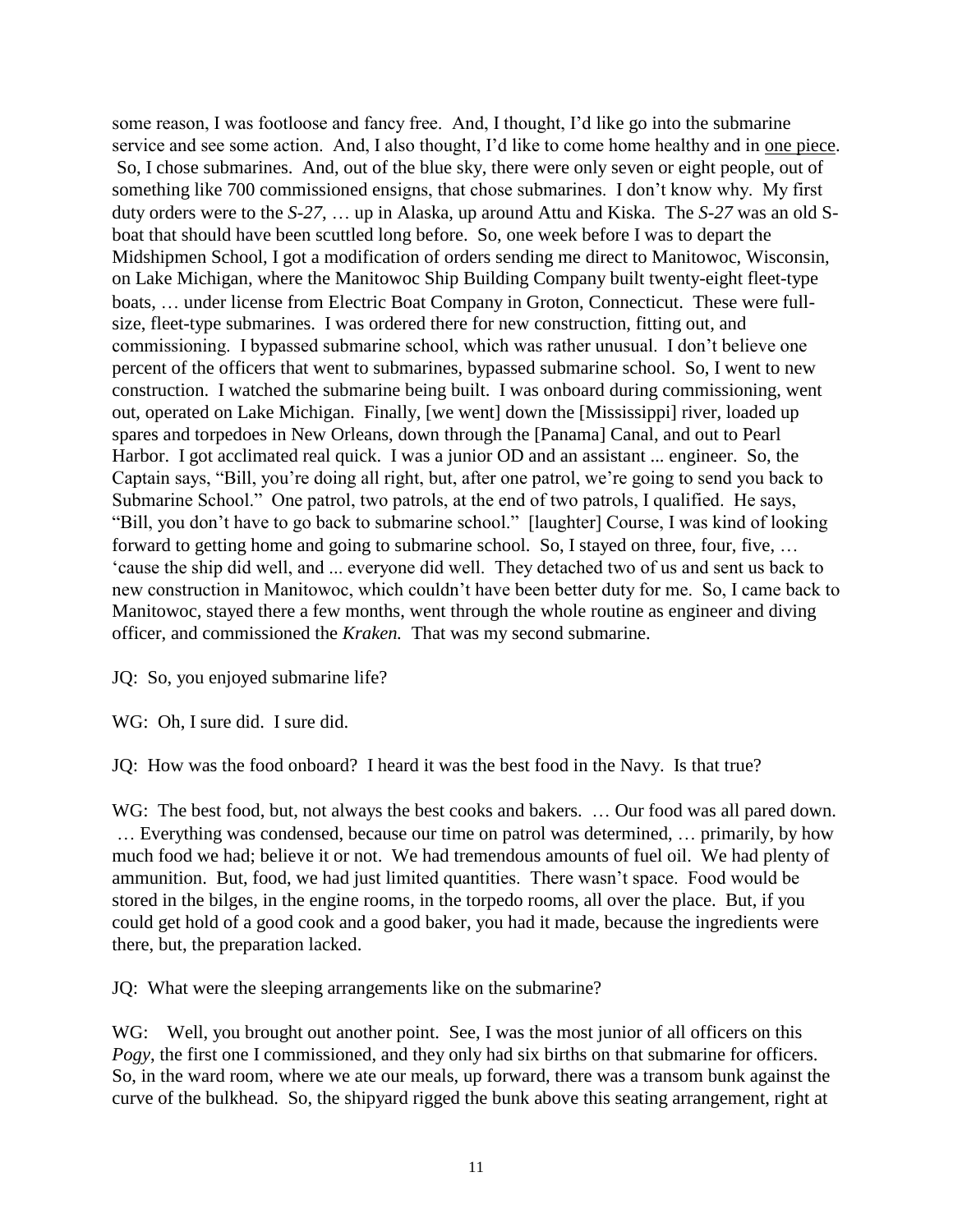the ward room table where we ate. The ward room was very small. So, I'd come off watch at four o'clock in the morning. I'd have to climb up in that bunk and they rigged a curtain across. So, in the morning, at seven o'clock, when the officers come in for breakfast, I'm sleeping up in that bunk. [laughter] So, I'd have to scramble out of there, and then, push the bunk up against the wall. And, I never got too much sleep until we got out off the coast of Japan. It was so cold, I hot-bunked it with two other junior officers. When one of them went on watch, I'd get in his bunk. When he came back, the other officer went on watch; I'd get in his bunk. That's what you called "hot-bunking." So, that was a little better. And, when we came back in for overhaul, they added two additional bunks. And, from then on, I had a little more rank and had a regulation bunk.

JQ: You enjoyed submarine life. Did you find that some people couldn't handle it?

WG: Oh, yeah. Yes. We didn't have too many people that couldn't, because they were well screened in the beginning. Now, I don't remember being too well screened. I just applied for OCS, had good marks, and got out of there with my commission. But, you have to remember, at this particular stage, Jim, they needed people. They needed officers. They were building ships, submarines, airplanes, they were building everything all over the United States, and they needed people. ... That's why so many people, right in my area, ... were gone within a very short time, without too much examination after the fact. Now, I did have to take the lung training. I had to escape from a hundred foot tank out in Pearl Harbor, with the Momsen lung, but, we forgot about that, as far as escaping. That was  $\ldots$  for the birds. [laughter]

JQ: That was part of your training?

WG: Yes.

JQ: When people would lose their head onboard, what would you do with them?

WG: Well, like I said, fortunately, I can only recall two or three times, and, normally, we put one other enlisted man [to] keep an eye on this [man], one man from each watch section. And, one fellow, we confined to his bunk. But then, we tolerated some people, but, when we got back into port, there was such a requirement for people to get back to man the on-coming submarines and new construction, we had to transfer almost a third of our crew after every patrol. And, any undesirables, we transferred them at the same time, and they got out of submarines, or went to tenders, or shore duty. But, overall, the enlisted ranks were pretty well screened.

JQ: Were peoples' records tarnished forever after that?

WG: ... Well, they could never go into submarines again. We had one officer that was an extremely intelligent fellow, and we were coming into Fremantle, ... I'll not mention his name. A real eminent person, who was so concerned with the radar and sonar gear, keeping it peaked up, that it just drove him crazy. He was just trying to be a perfectionist. And, one day, he got a little erratic, and we shipped him over to the tender. It was a real tragedy, a real fine man, but, he got over it, and I ran into him later in life. But, that was one thing where the fellow was so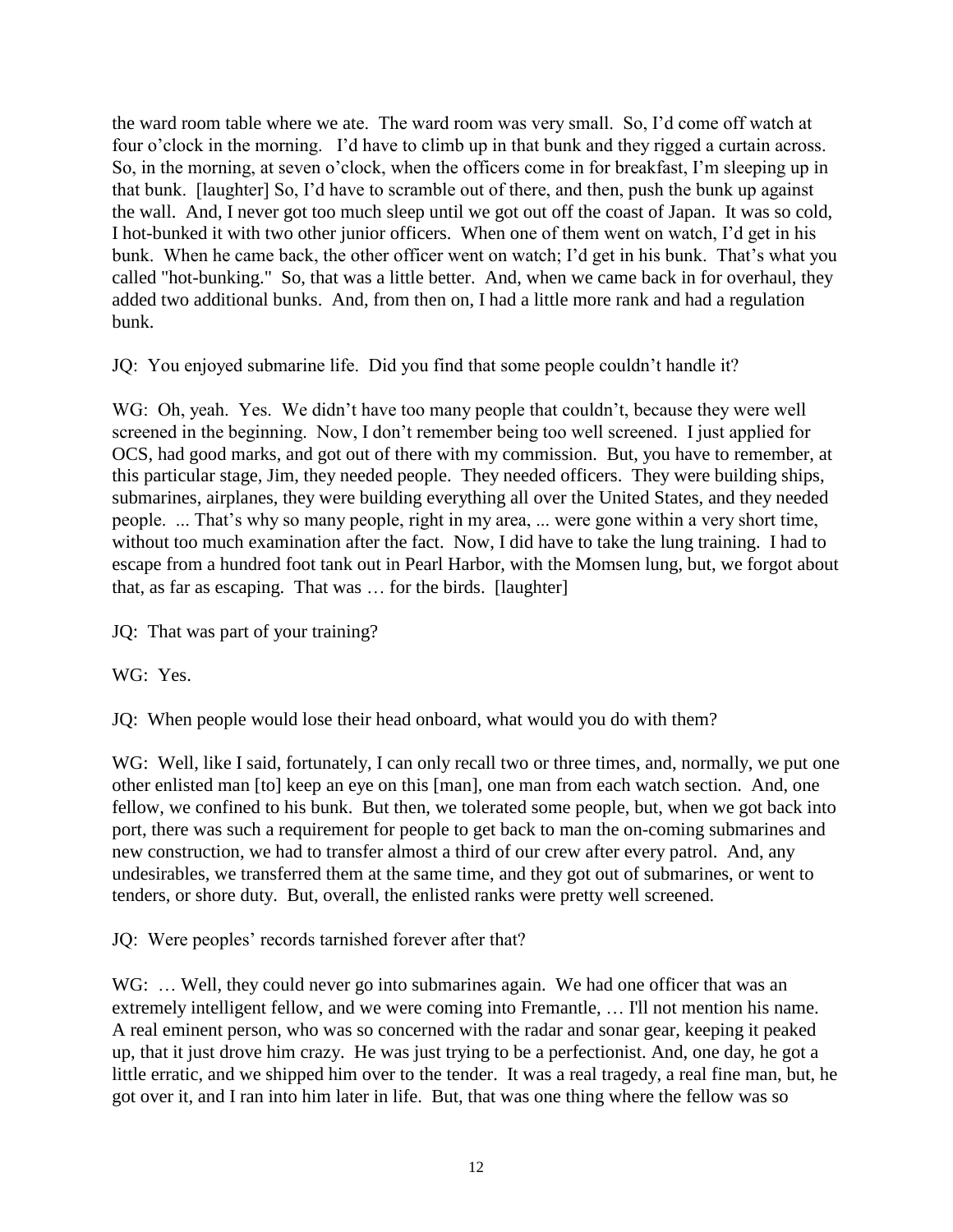dedicated, ... he just stood watch around the clock. He hardly ever slept, hardly ever ate, got real thin. But, overall, Jim, ... people were pretty well screened, pretty well qualified.

## JQ: What was the tender?

WG: ... Well, the tenders, they were stationed, first of all, in Pearl Harbor, of course. And, that was all we had, to begin with. And then, we established a base on Midway, and we put a tender on Midway. And, ... we went in there for our first refit. We went from Pearl Harbor to Midway to off the coast of Honshu. And then, after completing a patrol of about fifty days, we come back to Midway, and they had a tender, and they overhauled us. And, that way, we were a thousand miles closer to the war zone, instead of coming all the way back to Pearl Harbor. And, I might say, the only thing on Midway that was worth observing were the gooney birds. I don't know if you ever heard of the gooney birds. They were large albatross. They nested on Midway and one other island, and they were very peculiar birds. There'd be a male and female, they would come up to one another and do some sort of a mating dance, and tuck their beak under their wing, and squawk and holler. And, we used to stand there and watch them for hours. And, the gooney bird was so big, it had a wing span of seven [or] eight feet. When he took off, he'd have to go down the runway, [and], finally, get in the air. But then, when he came back to land on Midway, he'd come in there, and he'd start pounding his feet, and he'd make a ground loop, just like you would if you tripped, back over tea kettle. ... The bird would get up, turn his head, and look around, and wonder if anybody noticed. [laughter]  $\ldots$  All our off duty time was spent with the gooney birds; usually two weeks.

JQ: He would not have passed the CAA, right? [laughter] Onboard the submarines, was there a strict hierarchy?

WG: ... Not really. Oh, the skipper was almighty. He was the man, regardless of what happened, or what he did, or how he acted. He was in supreme command. The executive officer, more or less, ran the ship, the nuts and the bolts, and assigning people to stations, and so forth. And then, you had a gunnery officer and you had what we called a TDC operator, (torpedo data computer operator). And, he might handle that job and be the first lieutenant. Usually, the third officer was assigned the billet of engineer, electrical and diving officer. For the first three war patrols, I was assistant to that officer. During five subsequent patrols, although junior in rank, I occupied the engineer, electrical and diving officer's billet.

JQ: Who was your most respected commander?

WG: Well, I had one, two, three, four, five. And, the most respected one, and the one we did all the damage with, he's now an admiral, Admiral Ralph Marion Metcalf, retired, who now lives in California, and I see him during reunions. ... He was exec for two runs. I was with him, and then, I was his engineer, electrician, and diving officer, for two runs, when we scored all the heavy damage. He received two Navy Crosses, and a Legion of Merit, and many other citations. He was one of the hot shots out of the classes of '35 and '36, '37 and '38, out of the Naval Academy, fairly young. ... We had some harrowing times. But, he was out there to do some damage. And, I still keep in touch with him, real close. I had another  $CO$ , ... on my second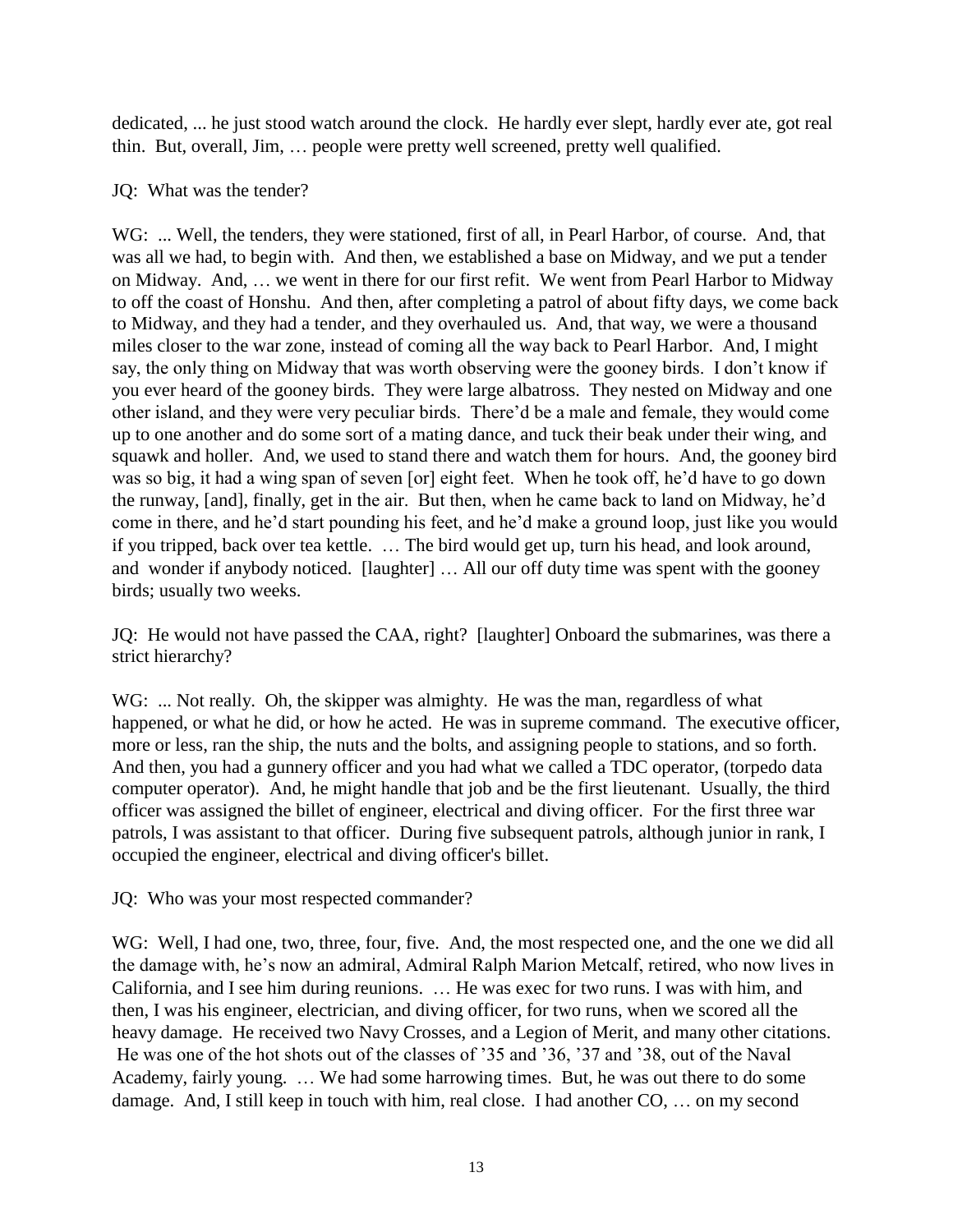submarine, and I just didn't feel comfortable, after coming off the *Pogy*, which was a real gungho, a well trained, productive ship. So, when I got into Fremantle, Australia, after the first patrol on the *Kraken*, I asked to get in the relief crew. And then, the *Lamprey* came in from her first patrol, into Fremantle, after having patrolled in the South China Sea. The exec on *Lamprey* and I had been shipmates for five patrols; a year and a half, on the *Pogy.* The next thing I know, I was ordered aboard by the division commander to become the engineer, electrical and diving officer on the *Lamprey.* I felt it would be nice to end the war in Australia in the relief crew; no such luck! [laughter]

JQ: Was there a lot of nicknaming?

WG: Well, golly, everybody had a nickname, some grew beards, and wore non-regulation uniforms. When we were under way and had departed the base, we went into relaxed clothing. There was no strict protocol on uniform. We were on the bridge, sometimes, with a sport shirt and a golf cap. And, the men would run around in shorts; old dungarees, cut off shirts, and different, odd hats. We tried to keep things a little loose, except, when we went to battle stations. Then, it was all business. And, that evolution involved all seven officers and all eighty enlisted types. Everybody went to a station. Every man had something to do, because we were relatively small, plus, the maze of machinery, and mechanics, and armament onboard the submarine in a confined space, plus, maintaining depth and going deep. It required a well-trained crew. And, I might say, Jim, during the war, ... at least seventy-five percent of the time was spent in training. On the way to the patrol area, we had what we called "School of the Boat." I would take, maybe, sixteen engineers, throttle men, strikers, and electricians, and we'd form groups. And, we'd start from one end of the boat and go to the other and teach that group all the rudiments of the other ratings, like the sonar, the radar, the auxiliary men, how the torpedo men worked, etc. So, everybody had an understanding of the whole ship. ... We took two weeks to get from Midway to the Philippine Islands; we spent two weeks of intensive training, and then, examining people, and trying to get them advanced in rate and become more proficient in their specialty.

JQ: So, there was a constant training?

WG: ... Actually, I'd say, in battle, it might have been five percent of the time. And, I think that was true of all branches of the service. Train, train, train, especially in the submarine navy.

JQ: Before, you mentioned one of your commanders, who was an Annapolis graduate. Was there any animosity onboard between graduates of the Naval Academy and OCS graduates, and or reserves?

WG: Jim, at first, there was a little. But, after the war was half over, I would say that there were more ... reserve officers in submarines than there were Academy people. At first, there was some animosity, but, none of any great consequence. Only one time did I really get into a SNAFU with an Annapolis graduate who had been on a battleship, went to sub school, and came aboard. Strict protocol was practiced on most capital ships while a more relaxed atmosphere prevailed in the submarine branch on the Navy. Dick, the Annapolis officer, had the mistaken belief that rank took precedent over experience. He reported after I had commissioned the *Pogy* and had three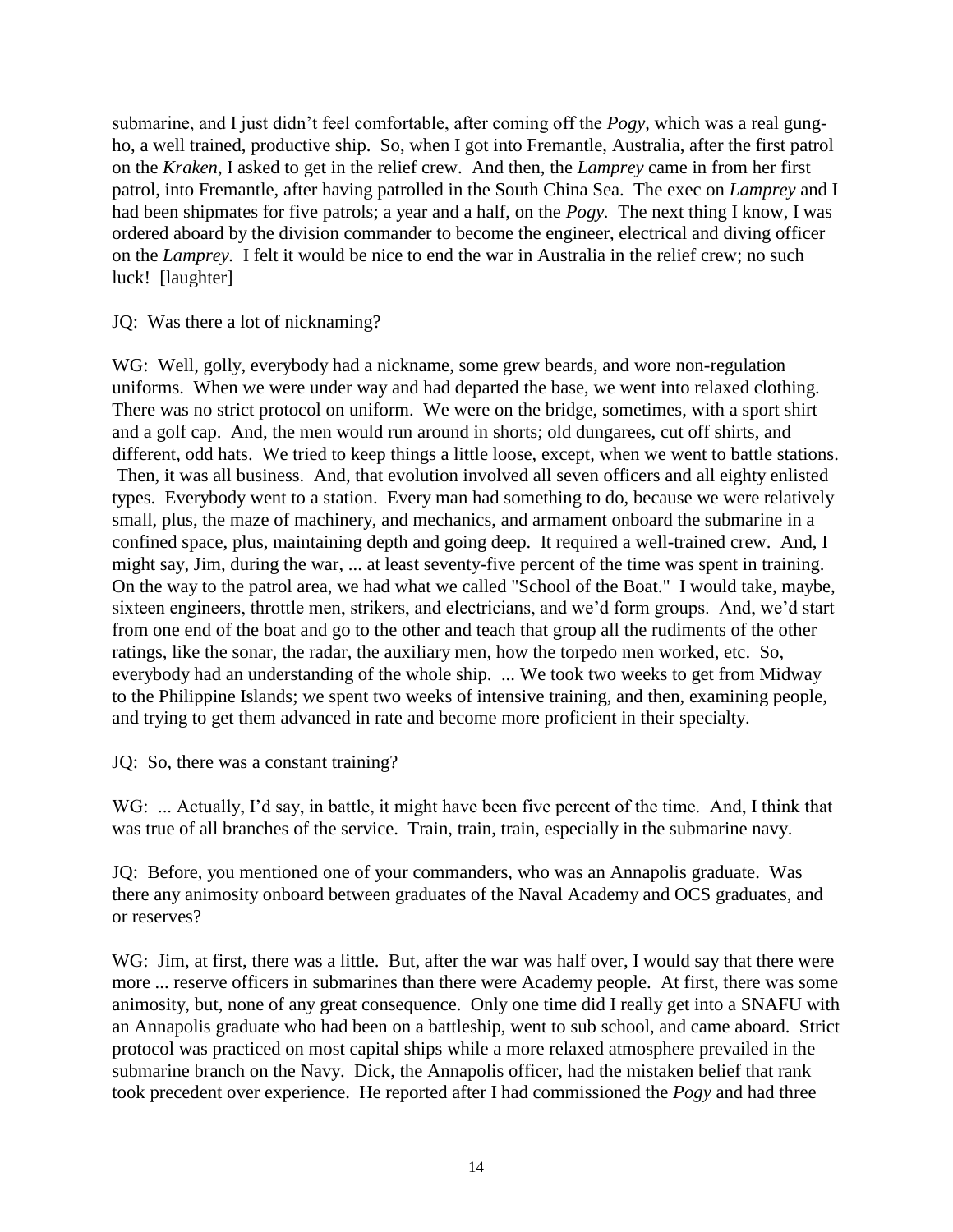successful war patrols under my belt. In short order, the Captain, after listening to both sides of the story, issued an ultimatum; resolve your differences or risk detachment! And now for the rest of the story, which I became aware of at a Sub Vets national convention in San Antonio, Texas, thirty-seven years later. The Captain's final advice to Dick was as follows, "Quickly resolve your differences or one of you will depart the boat and it will not be Bill Godfrey." Did that ever belatedly inflate my ego!

JQ: Did you run into to any other Rutgers graduates during the war, on submarines?

WG: No, none in subs; it's a strange thing. I ran into a couple of Rutgers men, ... I can't recall their names, that were in other ships. One was on the *Iowa*. ... And, oh, yes, I ran into one of my best friends, Ernie Christ, a 1940 graduate, who became a real eminent pomologist with ... the extension service. And, we have been life-long friends and we keep in contact quite often. And, in the Columbia Battalion of the Midshipmen School, there were five Rutgers men. I think they're mentioned in the information I previously gave you. Baldwin, and Eisenberg, and three others. But, ... I never ran into another person that came from Rutgers in the submarine service, before or after, in all my travels, conventions, and so forth. Rather strange.

JQ: Yeah, it is strange. What was bachelor life like, being in foreign ports and being in exotic places?

WG: Well, as you know, Pearl Harbor was run over with military, and there were certain hours you could go to the club. ... Well, let me say this, we were treated, I guess, better than a lot of the services, because we had been submerged, out of contact, for anywhere from forty to sixty days. We came back, walked up the dock, and suffered shin splints from being so inactive. We were allowed to go to the Royal Hawaiian Hotel for two weeks of rest and recuperation. We had rooms ... right on Waikiki Beach, and we'd have to go to the ship every once in a while, and check on our departments. But, we had two weeks of rest and recuperation, and then, went back and got ready to go on patrol again; the enlisted men, also. And, I remember staying in a room where the rate was forty dollars a night. [laughter] ... The Royal Hawaiian and the Moana were the only two major hotels in Pearl Harbor, at that time, and Midway was a sand pit. You could almost miss it if you didn't watch out. And, that was where we enjoyed the gooney birds, softball, and volleyball. Subic Bay, we got there, the first time, before it was really organized. The officer's club was a little Quonset hut. Very little beer, small ration of spirits, and not much recreation, because some of the Japs were still down, in the Manila area. ... I went to Saipan, we stopped in there to refuel, shortly after ... we took that over, and there was nothing doing there. We just refueled there. But, the best place of all was Fremantle, Australia. That was a Mecca. That was a great place. And, they received the Yanks with open arms. And, I enjoyed the relief crew for two weeks; no, about three weeks, all together. I hated to leave Fremantle.

JQ: Did you serve in any of the major battles during your tour?

WG: Yes. I wouldn't call them battles, I'd call them combat patrols. The *Pogy* made ten runs; ten war patrols. And, the first five were the most productive, because there were more targets. Towards the end of the war, Jim, there was nothing much left to shoot at.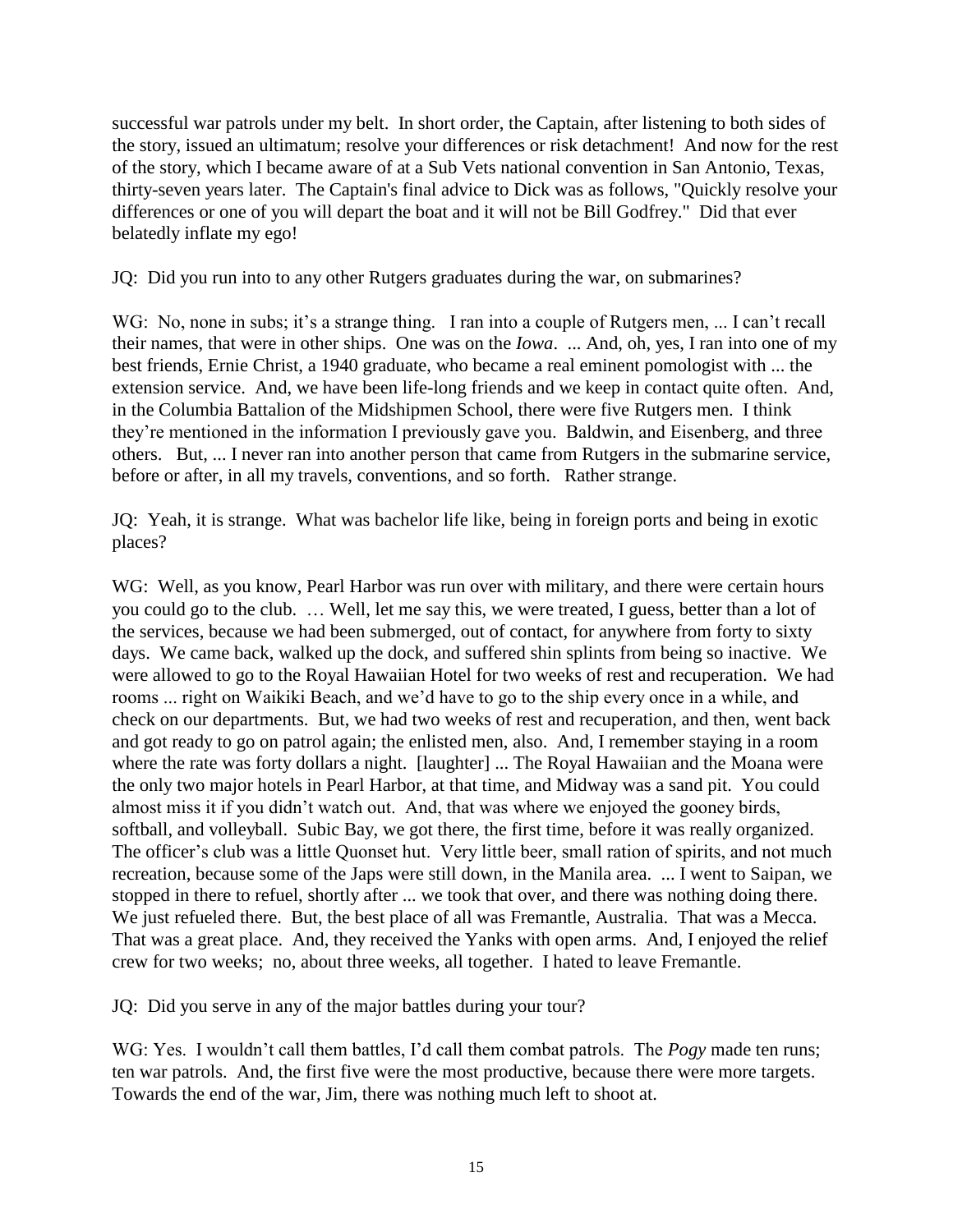### JQ: Right.

WG: But, on our very first patrol, off of Honshu, near the city of Sendai, right along the coast, the first day on patrol, May 1, 1943, we knocked off a freighter. And, we were pretty severely depth-charged, and, to me, I said, "Well, this is routine, you get depth-charged." And, from then on, depth charges became commonplace. And then, we sunk a small patrol craft. And then, later, another small freighter. Then, we came back. And then, we departed Midway the second time. And, I don't know if I took some notes here. I think, on the second patrol, we were in the Truk area, way out in Japanese controlled water. We sunk a 7500-ton aircraft ferry. We damaged a few more freighters. And then, on the third patrol, we sunk a 700-ton freighter. And, in all these, we were normally depth-charged, because these convoys were escorted by destroyers. But, we managed to evade, go deep, cruise away silently. We always tried to [be] terribly silent. That was the main thing. Be quiet, maneuver at slow speed, and get away from the action. And then, ... the fourth patrol was really one of the best and the fifth was outstanding. En route to the Palaus Islands, in heavy seas, before we got to our op area, we came across a big sub tender, in the day time, and a large freighter. I believe it was 6000-tons, and a destroyer escort. Well, this was in about a force five sea. And, this was the first time I'm the diving officer, controlling the depth at the Captain's orders. And, we had heavy seas and big swells.  $\ldots$  When you're  $\ldots$  just in trim, where ... a little bit will let you go up, ... a little bit will let you go down. But, when you're in heavy sea, broaching is possible.

--------------------------------END OF SIDE TWO TAPE ONE--------------------------------

JQ: This continues an interview with William Godfrey at his home in Homosassa, Florida.

WG: Yes, Jim, as I was mentioning, in route to the Palaus Islands, on our fourth patrol, I'd just become diving officer, responsible for maintaining the trim of the ship while the captain conned it, and we were in this very heavy sea. ... The periscope went under at sixty-five feet. So, the Captain never wanted to expose too much of the periscope. So, he would order "sixty-four feet," "sixty-three feet." And, I'm down there with the planesman and the blow manifold, and the fellow pumping, and blowing, and trying to maintain that depth, so, he could just have the periscope barely above the surface, 'cause we didn't want to disclose our location. And, it was quite hairy for me, the first time, although I had dived the boat on previous patrols. And, my main fear was broaching, ... but, we held it, and he got two torpedoes into this 7000-ton freighter. And, we sunk it, and we put one torpedo into another freighter, I think it was 6000-tons, and we stayed in the area. We didn't sink it. So, we moved down a little ways and stayed in the area. At night, we surfaced. And, we got the ship ... upstream in the moon, so, the moon wouldn't silhouette us. And, it was a fairly clear night. ... And then, during surface action, I would go up on the bridge and con the ship, while the captain, he would alternate between the conning tower and the bridge. He'd go down and watch the solution of the torpedo data computer, with the fire control party, and I would be  $\dots$  up giving orders to the helm  $\dots$  whatever he said, "Bill, come right fifteen degrees of course this and that." And so, we stayed on the surface. And, the destroyer was circling this big freighter which [was] dead in the water. So, we waited 'til the freighter got over on the far side. We got into, I guess, less than about fifteen hundred yards, and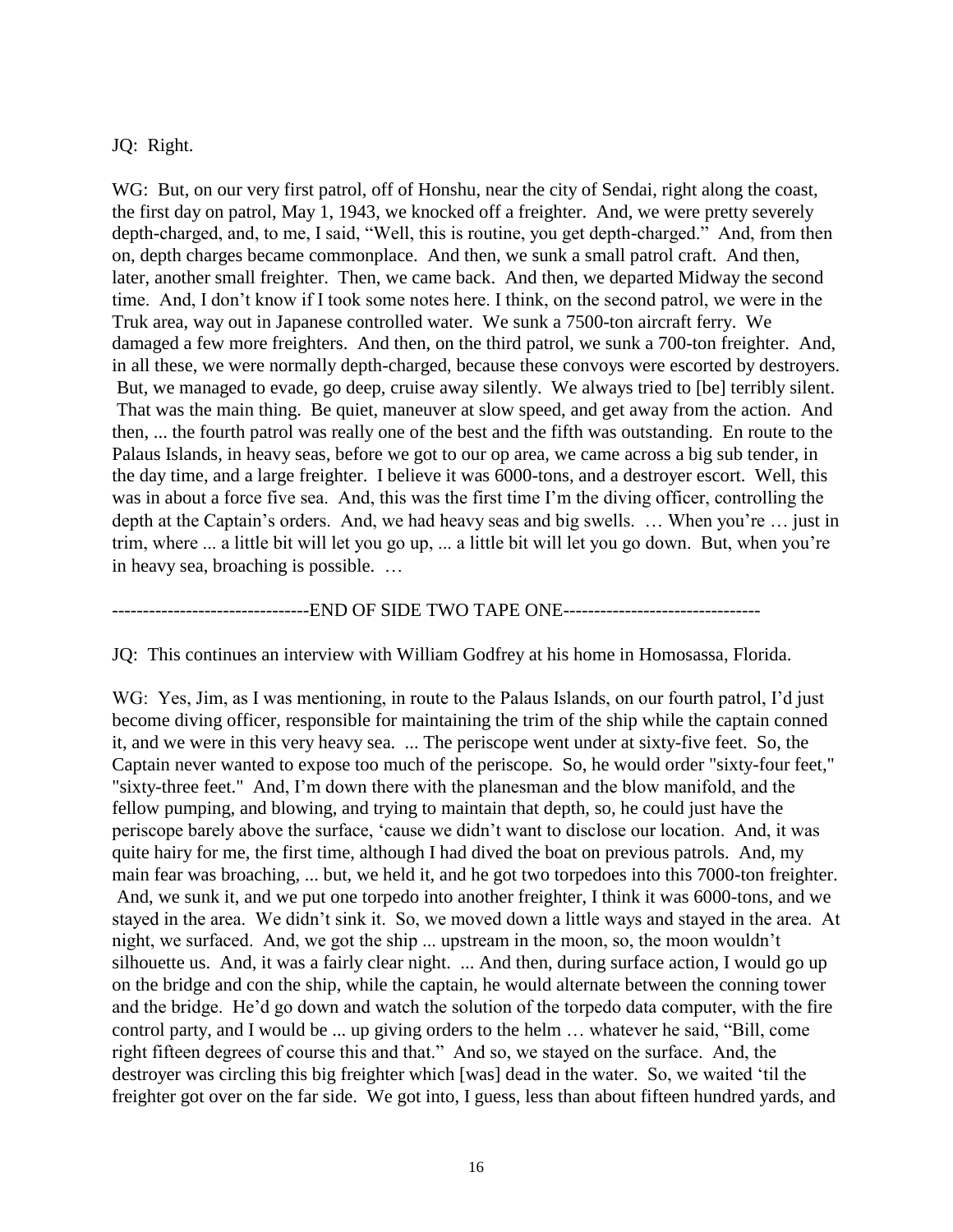he's dead in the water. We fire two torpedoes to hit. It wasn't much of a solution. It was almost dead on. And, within ten or fifteen minutes, it sunk. And, while still on the surface, we turned tail and put four engines on the line, made about twenty knots on the surface, and we hauled out of there. We didn't get a chance to shoot at the destroyer, but, our main mission was to get out to the patrol area. But, right there, on our way out to the area, ... we sunk fifteen thousand tons of shipping, right there. From there, we continued on to the Palaus area. And, this was the real plum, Jim. We stayed right off the island of Palau, early in the morning, at periscope depth, within sight of the beach, and out comes this troop carrier, loaded with troops. We were at periscope depth. I'm holding the submarine at sixty-one, sixty-two, sixty-three feet. ... I don't think we were over fifteen hundred yards from the target. We fired two torpedoes; they both hit. The ship sunk within a minute, with, I don't know, a couple thousand troops aboard. So, after that, we submerged and tried to get into deep water. And, we were depth-charged all day, but, we laid close to the bottom, and just cruised very slow, very quiet. So, we had gotten out of the way from the beach that afternoon, and we start conducting a periscope patrol away from the beach. And, a little patrol craft, a Japanese patrol craft, was sighted. And, somehow, I don't know whether he saw our periscope or not, but, we were up and down and searching, and he came in, giving us big angles on the bow, back and forth. And, we're submerged about sixty-five feet. And, I'm laying in my bunk, I'm off watch. I got off at noon. And, all of a sudden, two depth charges were let go, and we were only at sixty-five feet. And, I think he only had two onboard, or he might have sunk us, or he might have sunk himself. I mean, if he had any more depth charges,  $\dots$  he had us cold. The control room was [in] a little bit of confusion. They hollered, "Mr. Godfrey to the control room." And, I dashed out, flooded the negative tank, and took us down deep, and got everything squared away. And, the Captain comes out of his bunk, and everybody, and we got everything under control. But, we were pretty badly damaged. We had lights broken, we had some machinery ... deranged. But, the worst thing of all, the depth charges were so close, and probably near the stern, they set off a torpedo in the torpedo tube, and it jumped the stops and allowed the engine in the torpedo to start. But, fortunately, it was in the after torpedo room, and, when a torpedo leaves a tube, it has to go so many yards [and] a little device in there, like a propeller, will arm it. So, it can't arm itself until, maybe, it's four hundred yards from us, so, we don't blow ourselves up. But, ... the engine in the torpedo is run by alcohol and makes steam, to run a little steam turbine to drive the propeller. So, we buttoned up the tubes. Our forward tubes and the outboard shutters on the tubes were damaged. So, we contacted Pearl Harbor. No, wait, let me digress. So, that night, when it got dark, the Captain says, "Bill, ... when we get on the surface, I want four engines on the line." So, we surfaced, and had the four engines on the line before we surfaced, and we headed back towards Midway. And, we sent a message to Commander of Submarines, Pacific Fleet, relaying what had happened, and explained the damage, and they recalled us. In twenty-eight days, we had sunk two big freighters and a big transport. We had a chief torpedoman who was the best in the Navy. Believe it or not, [he] ... was able to extract the torpedo into the torpedo room, and ... he routined it. He got it all ready so we could fire it again, charged it, filled it with alcohol, and compressed air. And, for that, he received a commendation and a medal. That was twenty-eight days of real intense activity.

JQ: Yeah, sounds like it.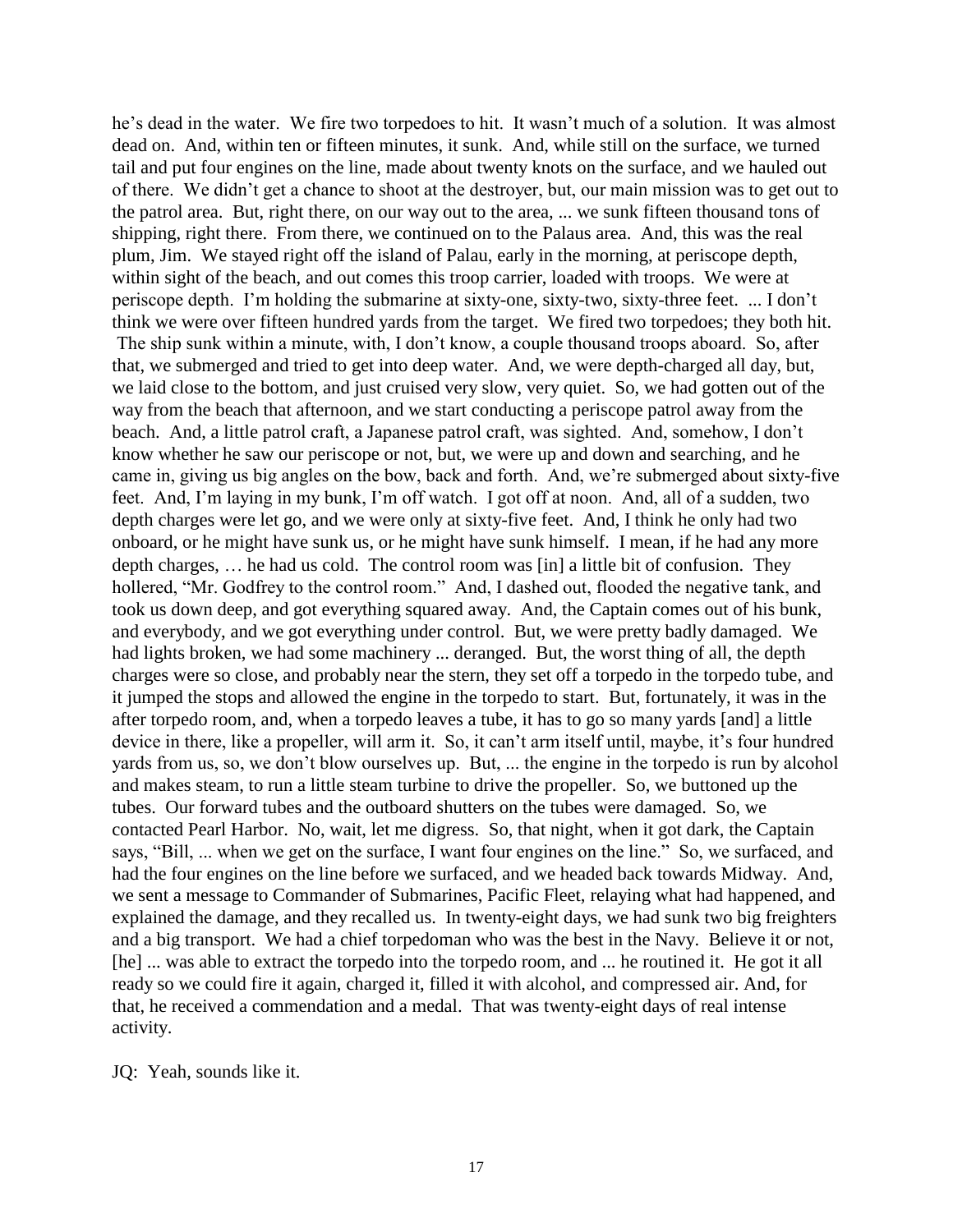WG: And then, I guess, the best patrol was the fifth patrol. We were, once again, just a little bit south of Formosa. And, on that patrol, our first contact was a six ship convoy with two destroyer escorts. And, we were on the surface, and they were hull down, but, with a high periscope and our small sub, they couldn't see us. We made an end around run on the convoy until it got dark. Somewhere along the line, one of the destroyers dropped off, and, at last, we tracked him. He was on the starboard quarter of the convoy, way back aft, away from us. So, we surfaced, it was just a little haze. And, we surfaced right on the track of the convoy. And, we were tracking them for six hours with our periscope and our radar. And then, here comes, out of this mist, instead of the freighter coming out, the first ship coming out is a destroyer, no more than two thousand yards away. Two thousand yards, at sea, isn't too far. So, this captain of mine, I'm on the bridge, conning the ship, he's climbing up and down the conning tower, and, when this destroyer comes out of the mist, we're all surprised. [laughter] And, he says, "Set torpedoes for six feet." We had them set for ten feet, for the freighters. So, we're cruising along, we're only fifteen hundred yards, and that destroyer comes out of the mist. The captain's up and down, and I'm on the target bearing transmitter, taking visual bearings on the main mast of the destroyer. So, he says, "Fire one, fire two." By God, they both hit. Lit up the sky. They blew the thing completely to pieces. In fifteen seconds, it was gone. There was so much fire, it lit up the conning tower. And, down the hatch, the people in the conning tower said, "What happened up there?" [laughter] So, then, we fired, again: we had six torpedoes forward, we fired two more. We sunk another freighter and we damaged another one. And, the *Pogy* is still on the surface. We're not going to dive. So, we turn and go away from the convoy. And, one of the freighters was fairly fast and turned towards us. And, the Captain wanted to fire the after torpedoes, and he thought better of this when the freighter started firing on us. They must have ... had some small guns up forward. So, then, the Captain says, "Dive." ... We have four engines on line going twenty knots. I dived down into the control room and manned the diving station. And, boy, we go under water like a porpoise, [laughter] and went to two hundred feet and evaded. We weren't depth-charged. And then, we followed on up the coast. And then, we met two or three more convoys. And, on that one patrol, overall, we sunk something like thirty thousand tons and damaged another seven or eight thousand, plus, the destroyer.

### JQ: That is incredible.

WG: And, that's when a lot of us received an award or decoration. That's when the Captain got his second Navy Cross. And then, we went back to Pearl Harbor, and that's when I was transferred and ordered back to the same shipyard to go through the same procedure with the *USS Kraken, SS-370*. So, that's a ... little bit of the action, Jim. [laughter]

We had some crazy things, too. We were patrolling off Wake Island, and observed no activity. We went up close, submerged, and then, we surfaced. ... It was just getting dark and Bill Rossell and I were on the bridge. And, I was a JO, at the time. And, all of a sudden, we hear, "Kaploom, kaploom." Sounded like gun fire. We were pushing one another from behind the periscope sheers, and then, dived the boat. We came up, the Captain says, "What happened? Was somebody shooting from shore or something?" We come up, we get under way, and it happens again. So, by this time, I said, "Something's fishy." So, Bill said, "Go back to the engine room." Well, back to the engine room; the exhaust valves on the engines are big large valves and they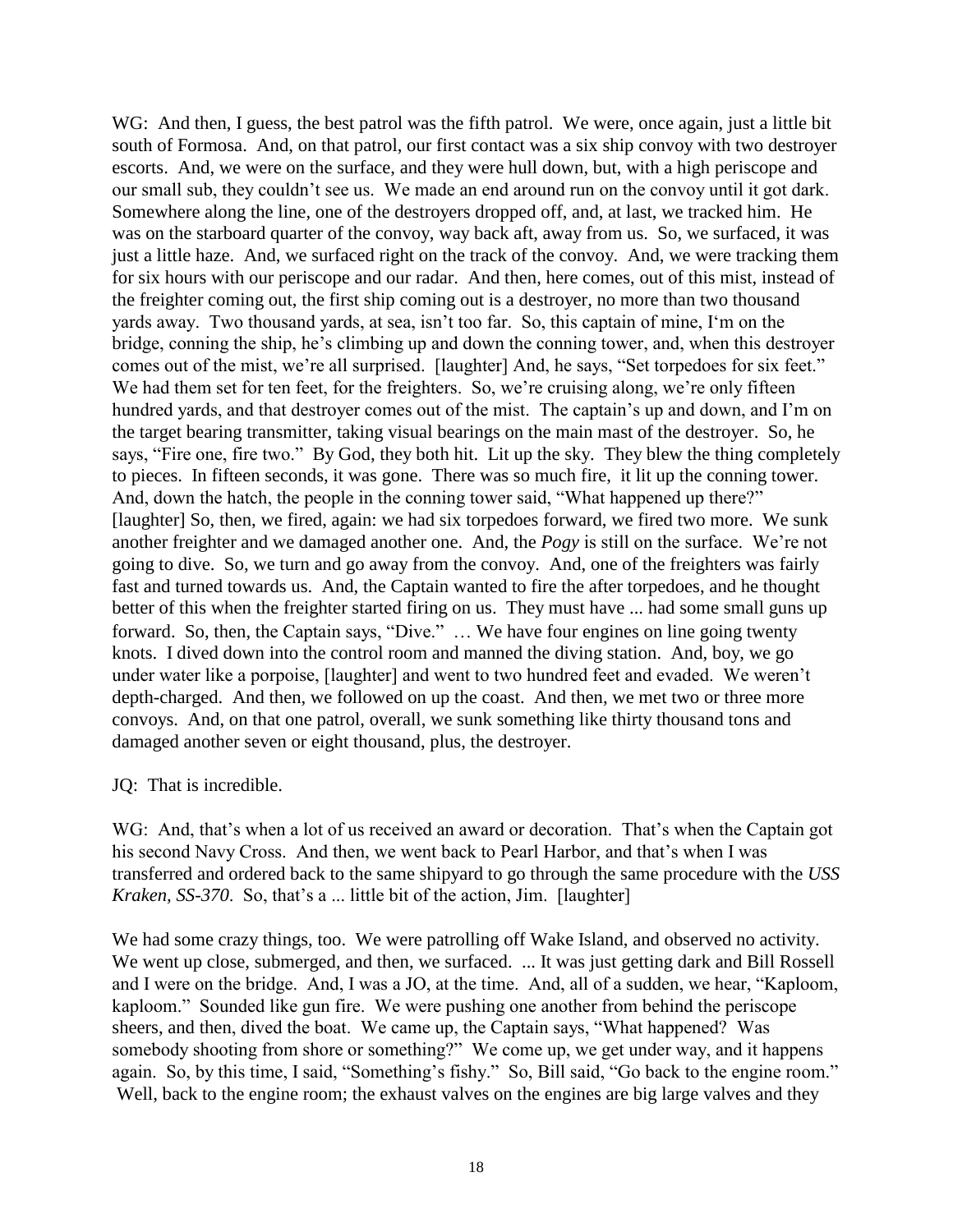accumulated carbon on the valve seats. So, the engineman says, "Well, to get that carbon off, we will just quickly open and close the valves; real quick." Well, when those big valves went down, they sounded like a cannon going off. [laughter] And, twice, we dived because of the noise of those valves, [laughter] because we were so, you know, rigid, and scary, and looking around. So, boy, did the engineers catch the devil for that. And, at one of my reunions, I reminded the guys. And, this one kid, who was in the engine room, he remembered it. He said, "I remember you, Mr. Godfrey, coming back to the after engine room." [laughter] And, he says, "We never did that again without asking permission from the bridge." Because, if the valves leaked a little, the water would flow back into the piping, and into the inboard valves, and possibly cause damage.

JQ: What was one of your scariest memories of the war?

WG: Well, I guess, ... on that fifth patrol, after we had sunk the troop ship and we were depthcharged. That was the closest. I remember, one time, on the *Kraken*, after we had made an attack, we were severely depth-charged. The test depth of the submarine was, I can tell you that now, ... three hundred and twelve feet. We went down as deep as four twelve to avoid depthcharging. But, the ships built by the Manitowoc Ship Building Company were so beautifully built, so well welded, that we had no compunction, if necessary, to go so deep.  $\ldots$  So, I've been a little below four hundred-twelve feet in a three hundred-twelve test-depth submarine.

JQ: How deep can they go? I mean, is that pushing the extremes of how deep a submarine can go?

WG: Oh, yes. We normally didn't want to go below three twelve. We could usually escape at that depth and sneak away. But, if you got a destroyer, or an ASW vessel, that really got a fix on you, then, you did everything possible, because ... the sonar men could hear it, and, without the sonar phones on, or the speaker on in the control room, you could hear the, "Chook-chookchook," of the destroyer's propellers going over you. You could hear them right through the hull. But, the depth-charge you didn't hear was probably the one that got you. [laughter] But, as long as you kept hearing them, the situation was tolerable.

JQ: What was it like? Did it shake the submarine at all?

WG: Oh, yes. It was a horrible noise. It sounded like somebody throwing over a thousand ash cans. ... Usually, they were six hundred pound depth-charges full of TNT, and ... they put a pattern down. They'd run over you and lay a pattern of charges. But, fortunately, the good Lord was with us. We survived. We had light bulbs broken, and cork and insulation flying off, and, maybe, a few valves would leak. But, really, other than that time after the attack on the troop ship, when the torpedo tubes were deranged, and we had to go back to base prematurely. And, addressing back to that attack, and what happened; the concussion from the depth-charges bounced the shallow depth gauge up to about twenty-one feet. And, one of the men in the control room says, "Oh, my gosh, we're on the surface." Well, I come out, I check the deep depth gauge, and I also check the pressure. Forty-four pounds of pressure on all the gauges we had would mean that we were at approximately a hundred feet. But, I flooded the negative tank, which helps you get down, and took charge, and took us deep. But, that time, I think, was the worst.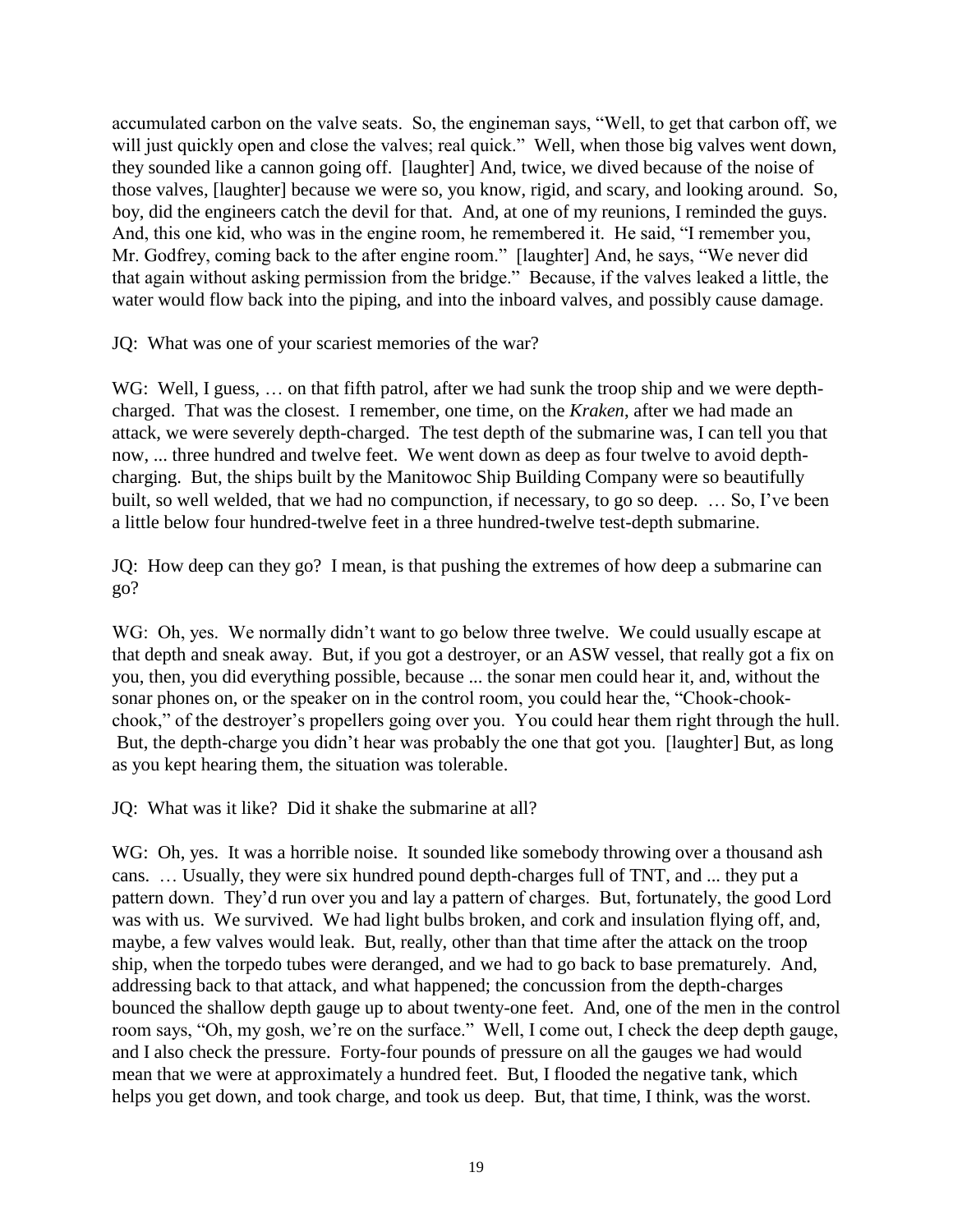JQ: Once the tanks were flooded, how would you surface again? Would you fill them back up with air?

WG: Well, we just blow the ballast water out of the ballast tanks, become positively buoyant. And, go ahead, slowly on the battery and the motors, and, as soon as we popped to the surface, we'd start the diesel engines, and then, they'd drive generators, which would drive the motors. So, ... from battery propulsion to diesel-electric propulsion, 'cause, I might say this, Jim, people don't really know some of these intricacies. We can only cruise for forty-five minutes, with full power, submerged. It would exhaust the battery. Normally, submerged, we cruise at onethird, maybe two or three knots. That's all. Sometimes, during the day, we'd be going against the current submerged, we surface, and we'd be right where we submerged. We had to conserve the battery. We had two hundred-fifty-two big cells, weighed about a thousand pounds apiece. And, just to water the batteries took about six hundred gallons of water. And then, we'd have to go down in the battery wells, and, individually, fill those big thousand pound cells with water about every week or so, 'cause, when they discharged the battery, the water evaporated and the battery got hot. So, submerged, we had no speed. We'd kick it ahead full speed for maybe two or three minutes, to make a turn, or try to get on a track. ... That's why we tried to conduct all our attacks during the evening, on the engines.

JQ: So, you would go whole patrols where you'd be submerged during the day and up top, at night, on the surface. So, you would not see the sunlight for a while?

WG: Early on, with the first skipper, and being the first patrol, we submerged most of the time during the day, and any time we were close to the beach. But, when I got this next hot-shot skipper of mine, we left Pearl Harbor and we cruised on the surface almost to the shores of the Japanese Islands, because we could make twenty-two knots on the surface, where we could only crawl submerged. But, we had a periscope watch, a radar watch, and, finally, we got aircraft radar. So, we were confident that we could always sight the enemy before they could sight us. So, we steamed, ... we dived once a day, to get the trim on the boat, because, as [we] used stores, and oil, and everything on the boat, the trim changes. So, you flood water or pump it out. So, that was my job, to make sure every morning we made a trim dive. We'd go down and get the ship where we're at neutral buoyancy. Because, then, the rest of the day, if we were going to make an attack, and, at night, we knew if we had to dive, the ship was in trim. So, every submarine made a trim dive at least once a day.

JQ: In the Atlantic, the visibility was a lot less than it was in the Pacific, but, in the Pacific, you had to dive further, is that true? Because, if you are in clear water, and a plane flew over and spotted you, that could give away your location. Is that true?

WG: No, there's a lot of mystery about that. But, I've been up in an aircraft trying to spot a submarine, later on, during my reserve duty. And, Jim, you'd be surprised how difficult it is to search a large body of water and find anything. We were just a little pop on the vast Pacific. My gosh, millions of square miles. And, they only had limited range with their airplanes from some of their bases. When we were transiting from Midway to the Japanese controlled islands, there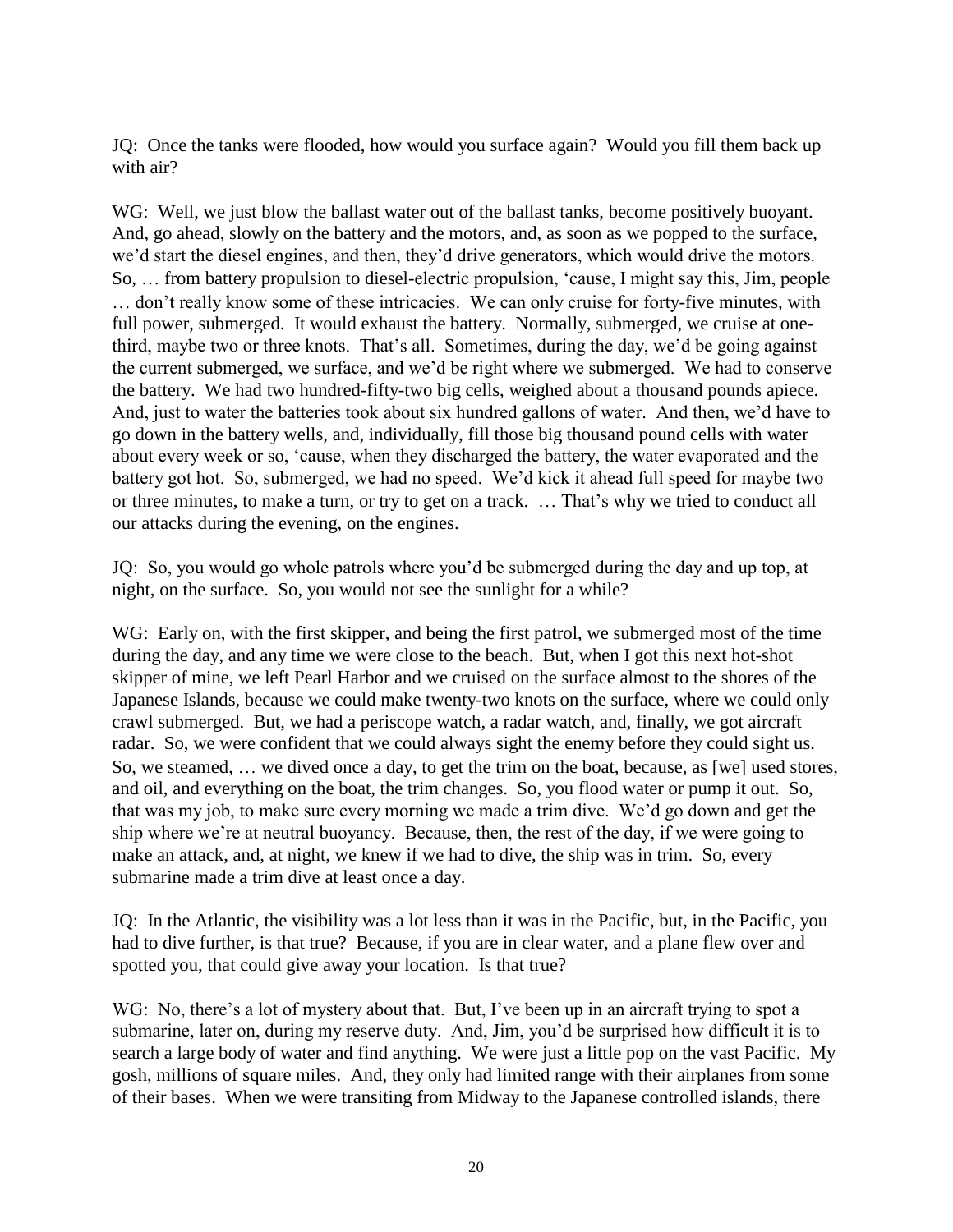were thousands of miles. There was nothing there. So, we wanted to get out there and spend as many days as possible in the patrol area.

JQ: Was that an advantage or a disadvantage? Were there orders that within five hundred miles of an island, or five hundred miles of a carrier, you would have to stay submerged in fear of planes?

WG: No, no. Like I say, the Japs didn't have good radar, thank goodness. And, up in an airplane, it was very difficult to spot us. ... We were scattered all over and we were all moving. The only thing, when we were close to shore off of Honshu, during the first patrol, there were fishing boats out there. And, the fishing boat had a little radio set and he was on a coordinate. And, along islands, there, [the sea] was broken up into coordinates like alpha-one or alpha-two, and he would fish in that area. And, after that first attack, we surfaced, sunk the sampan; a fishing boat. He had a gun onboard, but, he never got to it. But, he got off a message ... to the coast. And, in about twenty minutes, we sighted an aircraft and we dived. They never saw us. But, these fishing boats acted as picket boats in all these particular areas, and they did a lot of reconnaissance for the Japs.

JQ: I read that submarine operations are very intricate, as far as adjustments having to be made for water salinity and water density. Would you elaborate on the difficulties of operating a submarine?

WG: Well, it wasn't much difficulty determining, primarily, the salinity of the water. At Wood's Hole Oceanographic Institute, up in Massachusetts, they developed what they called a bathythermograph. And, actually, the *Pogy* was one of the first ships to evaluate the bathythermograph out at the Perles Islands, off Panama, before we went to Pearl Harbor. This was a device that measured, on a little screen with a stylus, ... the depth of the water versus the temperature. So, when you looked at that, normally, you had a thermocline; a positive or negative thermocline. If you had a positive one, where the water got colder as you went deeper, ... and then, when they used their sonar, their return from the sonar would bounce off the thermal. So, we used the thermals when we dived, ... and we're being attacked; ... find a depth where we were protected by the thermal layers that would interfere with their ASW sonar. It was just a matter of studying and applying that information.

JQ: Did you readily receive information as to other war developments around the Pacific?

WG: Yes, I can tell this, now, Jim. ... We broke the Japanese code, that everyone now knows. We had broken it even before the Battle of Midway, but, we hadn't monitored it sufficiently. But, by the time most of the submarines got out there, we received a top secret message through one of our coding machines. And, that message, the junior officer would have to break down, and take it to one officer, and he would be the final decoding officer, 'cause this was so super secret. It was an electric coding machine. The communication officer would take it to the Captain, and we got information, believe it or not, telling the composition of a convoy, what port it was leaving, what was the composition, how many ships, what its track was; expected arrival points at certain points in the ocean. Now, that's hard to believe. But, our people back in Pearl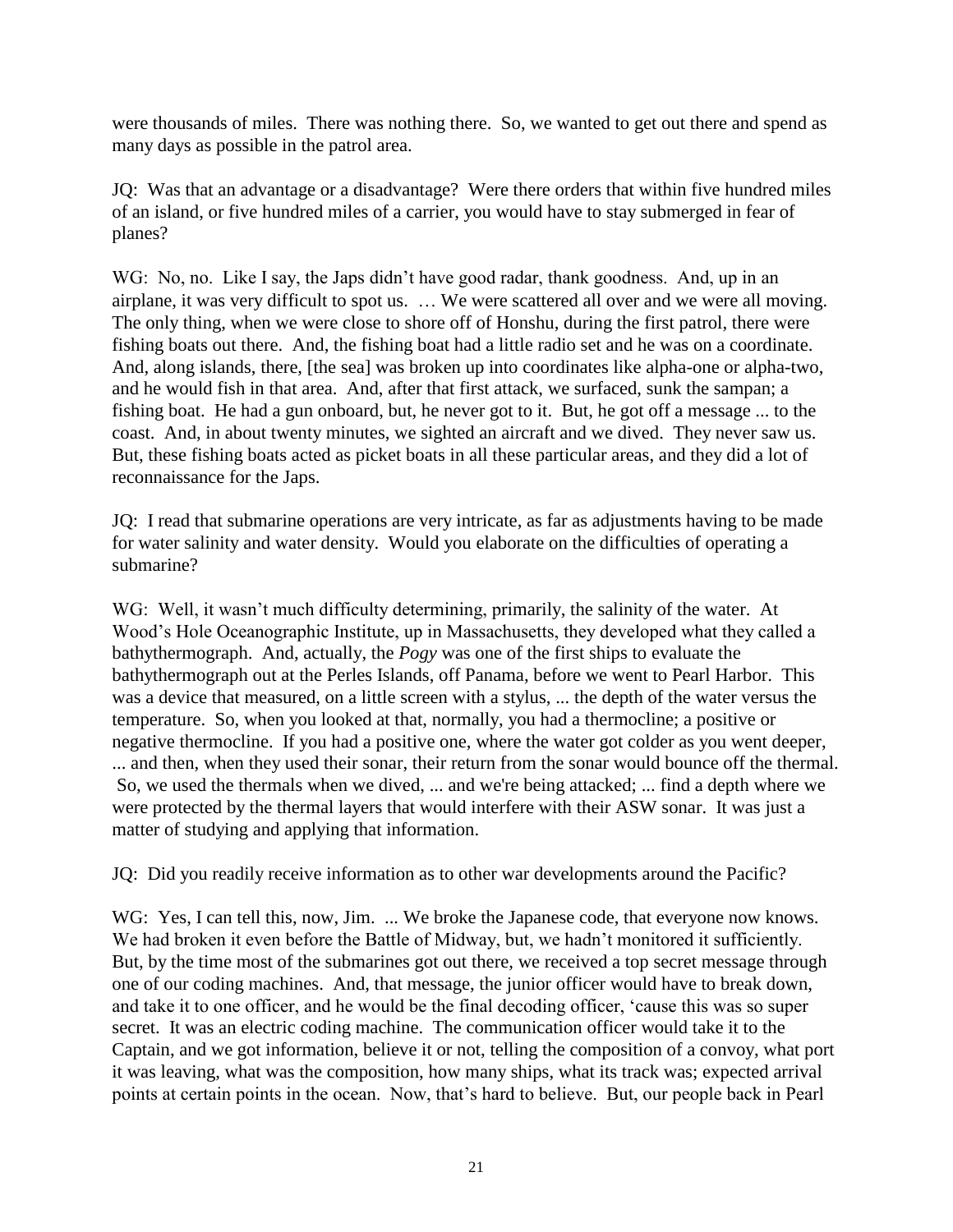Harbor, they did such a fantastic job of breaking the code. And, many times, we would be on a track and some of those ships I mentioned would be coming by, or they would tell us they would be in a certain area. Now, it always didn't work out that way. But, many a day, many a time, we knew where the track was. We might not be perfectly on it. At that particular time, they might zig away from us and we couldn't overtake them. Sometimes, they'd zig towards us and put us in a more favorable firing position. But, we had to get into a fairly good firing position for a spread of torpedoes to hit a ship at two thousand, three thousand yards, especially one that was heavily convoyed with destroyers and that type of ship.

JQ: Was that why the United States was more successful towards the end of the war?

WG: Absolutely, absolutely. You know yourself when Yamamoto was shot down in his aircraft, down near Guadacanal. They had broken the code, knew what airplane he was in, and where it was flying. And, some of our naval aviators, off a carrier, went out and shot him down. Never would have done it without the codes. That's all history. You can read that in all the books. That's no secret. It was a secret all during the war, and a long time after the war, until this was all [revealed].  $\ldots$  But, I knew about it. Submarine force knew about it. And, the people,  $\ldots$ navigators and communications people on the surface ships, knew about it. And, it was a godsend. Plus, we had good radar, and I don't think the Japs would get good radar until long towards the end of the war. And then, it was usually on their capital ships. So, we had a lot going for us.

JQ: Were you under orders to keep silent about breaking the codes?

WG: Oh, my gosh, yes. We ... were sworn [by] an affidavit and everything. We were classified as top secret. And, absolutely, the communication officer, he had to take good care of all the communication equipment and the codes. And, they were kept under secure lock and key. And then, the coding machinery; we had to change the disks and all the guts of it every few days, on orders from headquarters. And, see, every night, we received what they called a fox schedule. And, all our communications from Com-Sub-PAC came to us over the radio at night, because we seldom broke radio silence. The only time we broke radio silence was when we were on the track of a convoy or wanted to advise a submarine in another area. ... The only other time we did it [was] when we became damaged. And, the other time was the day you left the area. That night, when you were heading home, you called up and advised them of your position, speed of advance, any problems, and ... the arrival time in Pearl Harbor, Midway, Subic, wherever it was. But, ... very seldom did we have an outgoing message. We guarded, all night long, what they called a fox schedule. And, that's how we got all the messages. But, we ... hardly ever broke radio silence. It was right in the middle of the Jap areas, and, in our area, which was a confined area.

... As you talked about being confined, ... the enlisted folks, other than the lookouts, some of those poor guys, torpedo-men and all, would be down below for forty, fifty days, never see the sun. Now, at night time, sometimes, we'd let a few men come up on the bridge to get a good breath of air. But, normally, it was the officer of the deck, the junior officer, the three lookouts,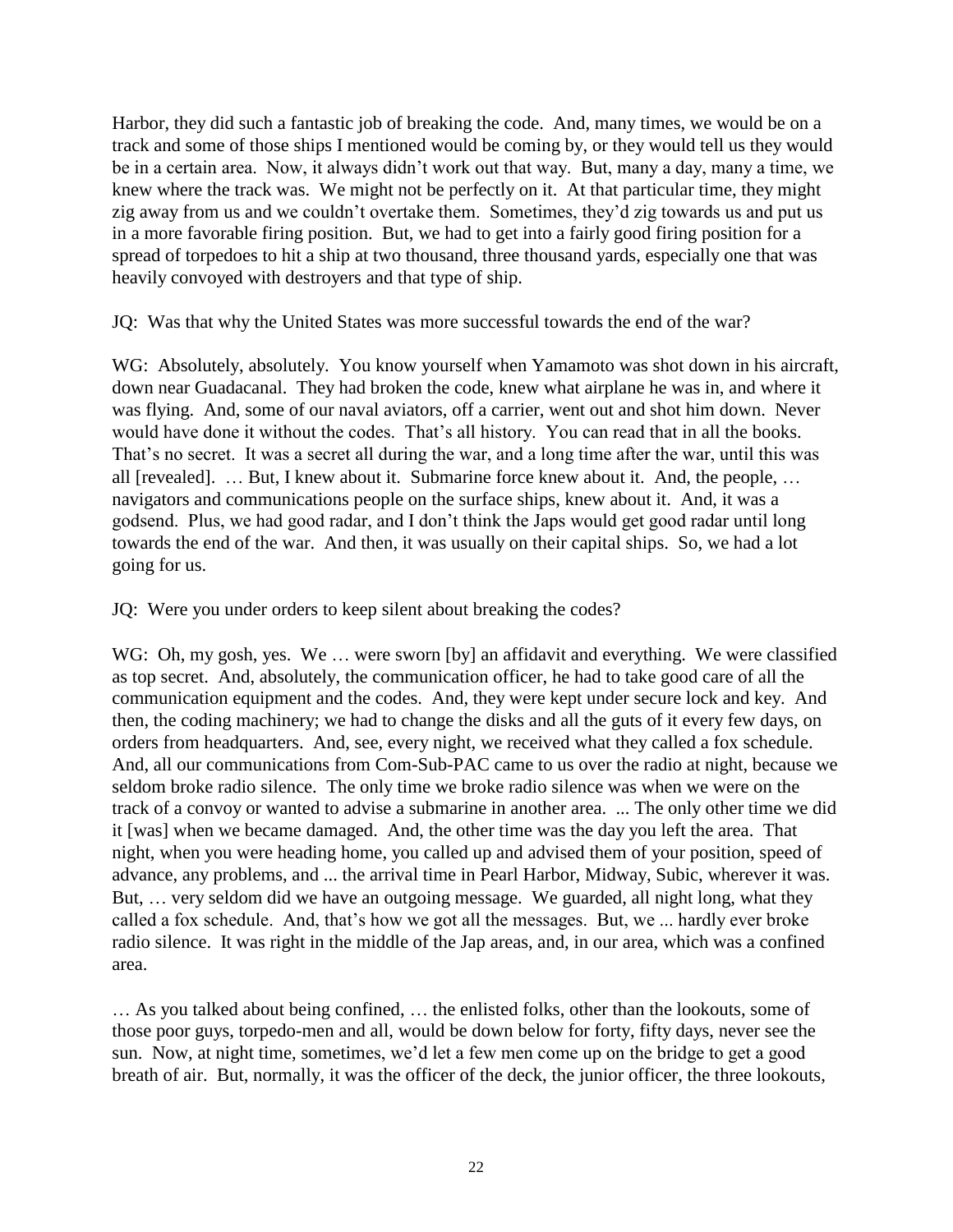and the captain popping up and down, and the navigator popping up and down to take sights and get our position, when we surfaced just before sundown.

JQ: What was morale like just after the defeat of the Japanese at Midway?

WG: Well, it sure picked up. I'll tell you that. But, we always had good morale.

--------------------------END OF SIDE ONE TAPE TWO-------------------------------

JQ: Was it true that MacArthur was given a certain area of the Pacific that all orders were put under his control and that Admiral Nimitz was given another certain area of the Pacific?

WG: Yes, the Dugout Dog, he wasn't a favorite of the Navy, I'll tell you that right now. But, at one time, he petitioned to take over the entire warfare in the Pacific Theater. And, the people back in Washington, ... Admiral King, and the President, and some others, ... "No way. You may have the ground forces, the Army, and so forth, but, the Navy will be under Fleet Admiral Nimitz." It would have been entirely too much for one man to handle. It was bad enough. ... Admiral Nimitz was a fantastic gentleman. We all know that. And, our man, Commander of Submarines, Pacific Fleet, Admiral Charles Lockwood was an outstanding gentleman. And, between him and Nimitz, I think we couldn't have done better. ...

JQ: Did you ever meet or serve under Admirals Nimitz or Halsey?

WG: Yes. ... Several division commanders were pretty well up. And, when I received my decoration, it was presented to me by Admiral Nimitz himself, onboard a submarine in Pearl Harbor. And, I must say, that was one of the proudest days of my life. [laughter] He was a very imposing gentleman. And, he had a few kind words, and asked me how I was doing, and if I enjoyed the service, and I was shaking like a leaf. [laughter]

JQ: Were there any other commendations or awards that you received?

WG: Yes, for the fourth war patrol, I received the combat letter of commendation. There were two letters of commendation, one with a ribbon which you could wear, and I was presented with that in Fremantle, when I was in Australia, by a division commander, for my work as a diving officer on the fifth patrol of the *Pogy*. And, that's when the Admiral received his second Navy Cross. But, normally, I didn't get to mingle with the brass. [laughter]

JQ: You went into service in 1942, and then, you were married. When did you get married?

WG: Well, I got married unexpectedly. I had no intentions, but, I met my first and only wife, Karen Dean, up in the little town of Two Rivers and the other town of Manitowoc, Wisconsin. Karen's cousin lived in Manitowoc, her first cousin, her mother's brother's daughter. And, we were on a blind date, and Dorothy, Karen's cousin, introduced me to Karen indirectly, because she wasn't exactly my blind date. But, anyway, we got together, and I made a trip to Chicago, and she made a trip to Manitowoc, and, finally, after five or six visits, we decided to get married.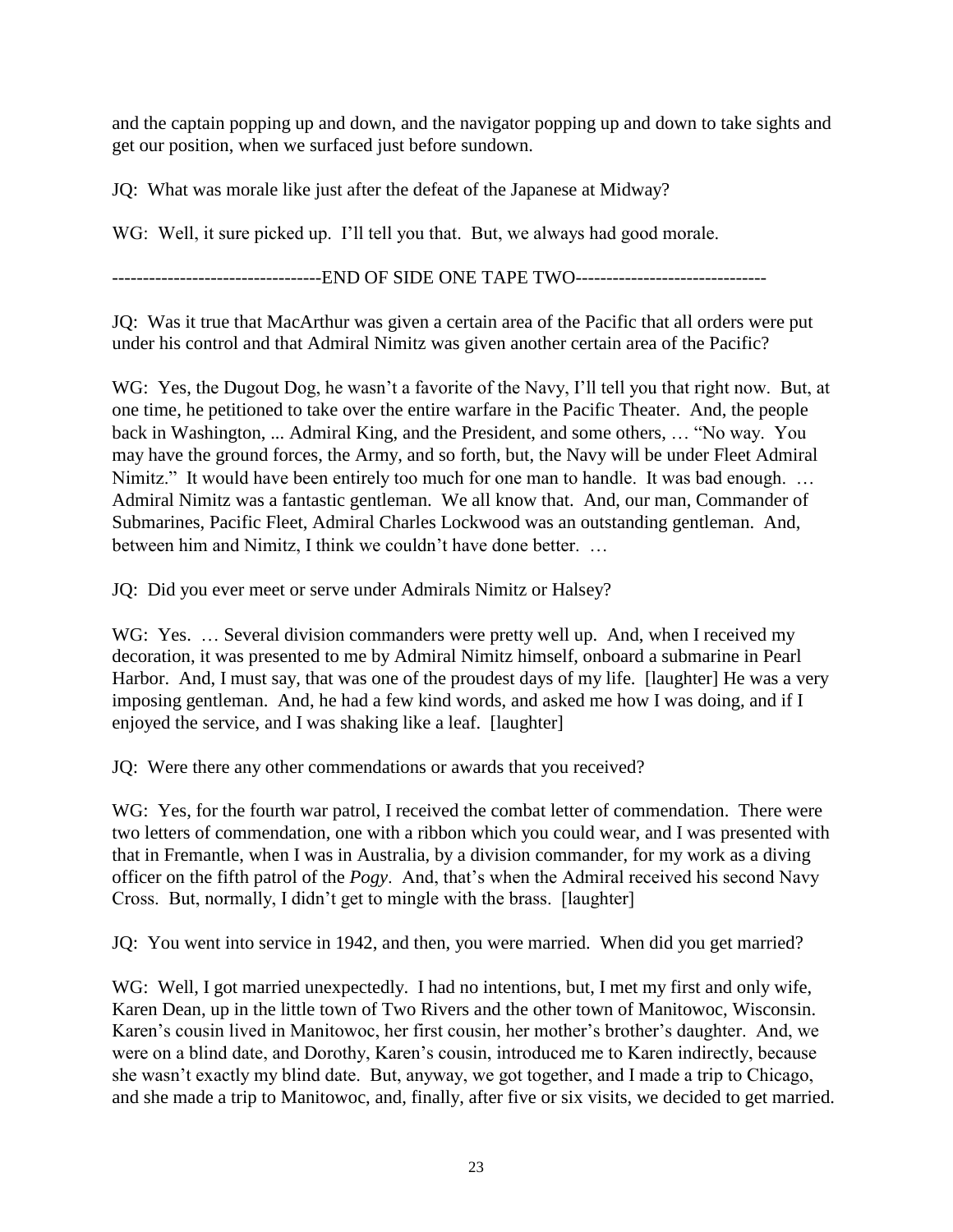So, when the submarine was taken down the Mississippi River from Manitowoc to New Orleans, I asked the captain for permission to get off and get married. I asked, actually, 'cause, back in those days, you asked the captain for everything. And, I think, the captain liked all his officers to be married, because they were more concerned about coming back. [laughter] So, we were married in Chicago. And, while they were taking the submarine, on a dry dock, down the Mississippi River, we spent about ten days in New Orleans. That was our honeymoon, in New Orleans. And then, I left and didn't come back for about fifteen or sixteen months. [laughter] And, by that time, Karen had moved down to Miami, and she had a job with the *Miami News*. And, when she met me at the airport, there were about four Lieutenant JGs coming off the plane. Karen had rented a convertible automobile! And, ... coming off, ... I says, "Which one is she?" She saw the four JGs all dressed alike, and she says, "I wonder which one is he." [laughter]

### JQ: She did not know which one was her husband. [laughter]

WG: So, then, we got together and went up the coast by train, after a week or so in Miami. She had a little apartment right on the beach. Of course, we had a great time being reunited. And, we went up the coast by train and met my folks. And, that's the first time they'd seen her. And, they were surprised as I was, ... I'd been married such a short time. And then, we took the train, and we got an upper berth, and we shared an upper berth from there to Chicago, went to Manitowoc, and went through the same routine, new construction with the *Kraken*. And then, when the *Kraken* went down the river, Karen was pregnant with our first child. [laughter] And, I didn't know I had a daughter until I arrived in Fremantle, Australia, about two months after Anne was born. And, ... the division commander received a little message they tacked on to another message for (filler?). And, it says, "Advise Lieutenant Godfrey that daughter born, ... wife and daughter doing very well." And, that's when I knew I was a father. [laughter] And, it so happened, when we arrived at Fremantle, they're changing the mail stations around, and our mail sat on the dock for one week before we found it. And, she didn't know where I was and what was going on. And, there I was, a father.

JQ: How tough was life being married while you were in service?

WG: Well, I think it was great, because Karen kept me in touch. And, the greatest thing, returning to port, ... see, I was still out there for another full year. And, the greatest thing was receiving mail and some fresh milk. Everyone looked to that once you returned to port. You were all worn out, you were pale, you stunk, you stunk like a diesel engine. For months, I smelled like diesel. And, we'd receive our mail, and then, ... the division officers would meet with the people on the base and give them all the problems. And, after two days, we would go to our rest and recuperation hotel. And, we had a little hotel ... out of Fremantle, in a mountainous area. It served good food, and, talking about something else we enjoyed was, we each received a case of beer and a couple of bottles of gin. I didn't like gin. But, a case of beer, in Fremantle, was forty-eight Imperial quarts. It came in a wooden crate. So, seven or eight of us from the boat, we went up to the recreation area in the hotel, and they had an icebox that must have been twenty feet long. So, we all took our ration and threw it in the icebox, and, for two weeks, we had all the beer we could drink. It was a community deal. The next boat would come in, and replenish the icebox. The Australia beer, called Emu Bitters, was the finest beer I ever drank.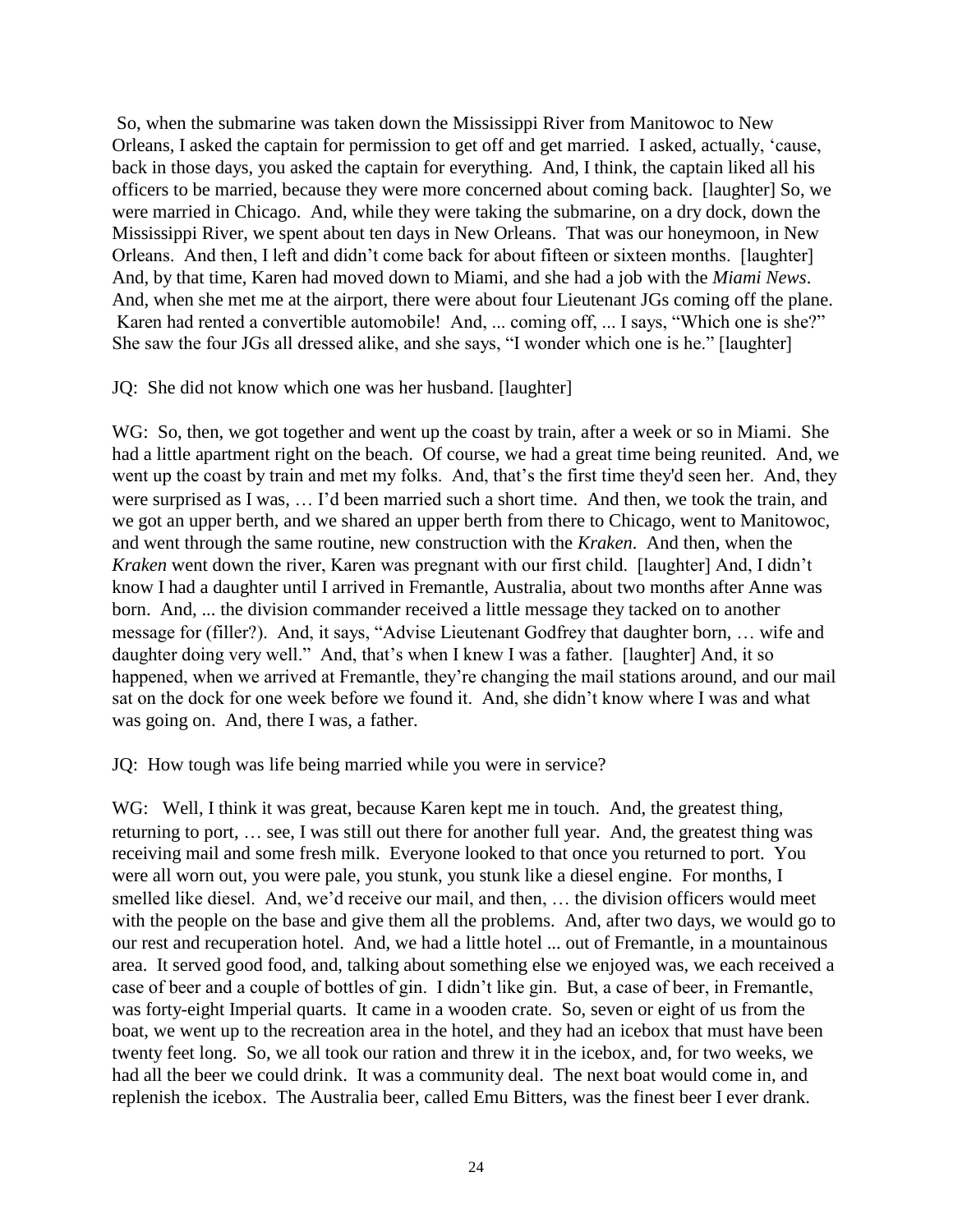The only time I could drink a lot of beer and not get a hangover. [laughter] So, between the mail, and the milk, and the beer, and the beautiful little hotel, we enjoyed our rest and recuperation period. It was wonderful.

JQ: Following the war, you turned down active service in the Navy. What led you to remain in the reserves?

WG: I come back to port after those last two patrols on the *Lamprey*, and, by golly, I was lucky enough to have the con coming up through the Golden Gate. And, I don't know if I mentioned this to you, Jim, before that time, when I went to California on the *Virginia*, the Golden Gate Bridge had not been spanned. So, I went  $\dots$  through the Gate, I should say, on this big passenger liner in and out of San Francisco. We came back from the war zone on the *Lamprey*, I had the twelve to four watch. And, I had the con, and I navigated the ship under the Golden Gate Bridge and up through the real strong currents in San Francisco Bay; up to Tiburon Bay, where we anchored the ship. And then, I was approached by the Captain, he says, "Bill, ... I'd like to think you might want to augment into the regular Navy." But, I was gung-ho. I wanted to get home. And, I didn't think I'd like the peacetime Navy. I don't know. I wanted to get home. So, I passed that up. And then, I was released from active duty in San Francisco, processed, and then, went back to Great Lakes, the big Navy base at the Great Lakes Training Center. I was released from there and went back to Manitowoc, where Karen and the baby were residing. I had about thirty days of terminal leave. So, I had thirty days, I was still in the Navy, and thirty days of pay, which came in real handy. And, that's when I looked for a job, in Wisconsin. And, I didn't think I liked the climate. I didn't think Karen would like living in such a cold climate for the rest of our lives. By then, my dad was in charge of refrigeration on all the ships being built in Wilmington, North Carolina for the Maritime Commission. And, this was another secret; there were about two hundred and fifty Victory and Liberty ships built there. And, my dad organized the department, recruited the people, and was in charge of installing all that equipment. The last sixteen ships, with more intricate ... machinery, required his full time supervision. He phoned, "Bill, come on down. You can work for me for a year. And then, we'll go down to Florida and start our own business." So, I went to Wilmington and gained a tremendous amount of experience. Very soon, I was his right hand man, conducting tests and taking the ships out for trial runs. Just like Manitowoc, people didn't know much about Wilmington, North Carolina. After completing all the contracts in about a year, we moved to St. Petersburg, Florida.

JQ: What was the transition like, going from being an officer in the Navy to civilian life? It would be like the President becoming an ordinary citizen again.

WG: [laughter] I was still an extremely junior officer. I had been promoted to lieutenant, Jim, even though I held down a more senior billet. I had just ... been promoted to lieutenant, I think, when getting back to Manitowoc. So, I had been lieutenant about a year. I held down a senior job, which I am very proud of, but, in rank, I wasn't very high. ... But, it was very uneasy, coming back to civilian life, after being on a routine, like a four to eight. ... And, I can remember getting off the train in Chicago. I didn't have a stitch of civilian clothing, and I stopped at Carson Pirie and Scott, one of the big department mens' stores, in Chicago. And, I tried on a ... single breasted suit. The jacket was so long, and so full! And, I told the guy, "I can't wear this." My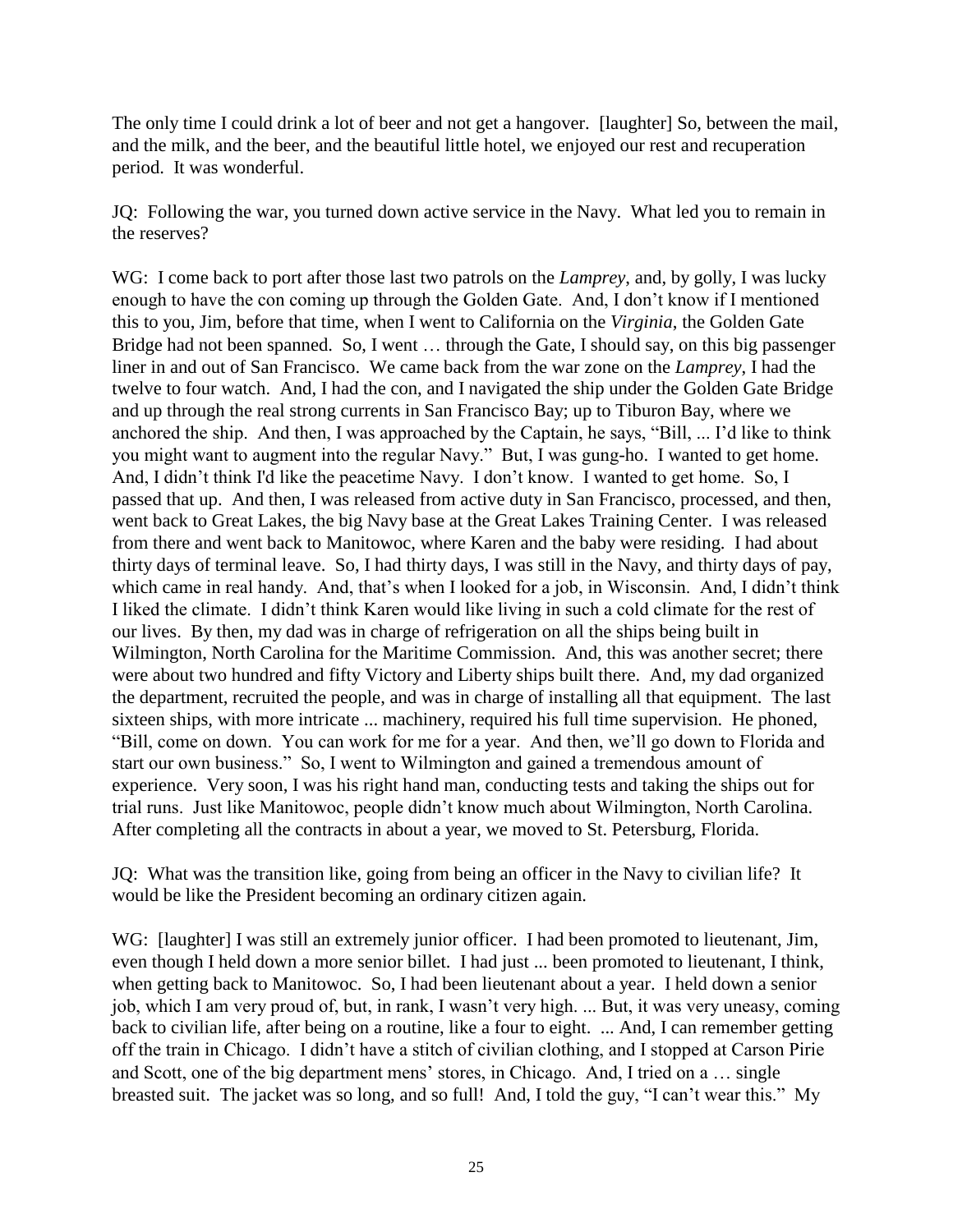uniform was a pretty tight fit. And, I felt so strange, getting back into civilian clothes. It was a little different. The routine was entirely different. And, I really didn't have a job until my dad called me. And, getting settled back was a little difficult. ... But, I was glad to be home, and certainly glad to see my wife. [laughter] And, from then on, everything worked out.

JQ: How has the experience of serving in the war affected your life since the war?

WG: ... Not seriously. I had ... more appreciation of the armed forces. I had somewhat less appreciation of our politicians. But, I really loved what I was doing. And, unlike the wars that followed, where there was so much resistance, I felt it was my duty. I was going to go to war if I had to go to war as a private or a seamen. I was going to go because I felt I was fighting for my family and my country. I was extremely patriotic. I had no compulsion whatsoever. And, I think that was the difference, Jim, between then and the succeeding wars and conflicts. But, I just took it as my duty. I honestly did.

JQ: How long did you remain in the reserves?

WG: Well, Jim, I joined the St. Petersburg, Florida, Naval Reserve as a lieutenant. And, they had a gung-ho division, and a training center right on Bayboro Harbor, right in downtown St. Petersburg, five miles from where I lived, and I heard about it. ... And, I went down there to join, and I didn't believe, honestly, that you were being paid as a reservist. But, I said I want to stay in the reserve. I loved it that much. So, I went down and I joined the surface division, for a short time. And then, there was another submariner, a lieutenant commander, and we talked to the district, through a liaison officer, a captain in St. Pete, who was liaison officer for the city and all, and we had the facilities. And, we actually bargained to start a submarine division. And, lo and behold, this other officer and I started this submarine division. And, they sent the *Blackfish*, a World War II submarine, to St. Petersburg and moored it in Bayboro Harbor. So, he was captain of the submarine division, he was lieutenant commander, and I was his executive officer. And, after a year or so, he was relieved and I become the captain, ... the commanding officer, not a captain. By that time, I was promoted to lieutenant commander. So, we had the submarine in Bayboro Harbor. And, we recruited people from all over Tampa/St. Pete area. And, we got up to about sixty men and about six officers. And, the submarine, ... we couldn't get it underway. It was too dangerous to get it underway. But, we simulated diving it. We could run the engines, we could run the periscopes, the radars. And, we gave some real good basic training and sent a lot of people off into the regular Navy with having some training. And, they migrated into the submarine service. And then, ... whoever was the Secretary of Defense, I think was the man ... from General Motors, and, I believe, ... they tried to downgrade the entire naval forces, especially the naval reserve. They didn't think we were doing enough to keep the submarines there. So, they abolished the submarine divisions. So, I went back into the surface divisions for a while. Jim, I failed to mention that prior to the ASW Program, for ten consecutive years, I participated in two weeks of active duty aboard WWII fleet type submarines in Key West, Florida, a former sub base. Then, they started the ASW program, and that was bringing ASW vessels into ports throughout the United States. And, with my experience, and my rank, by that time, I was just about to make commander. ... I happened to be in the right place at the right time. So, I organized the crew and was the first commanding officer of the *USS Coolbaugh,* a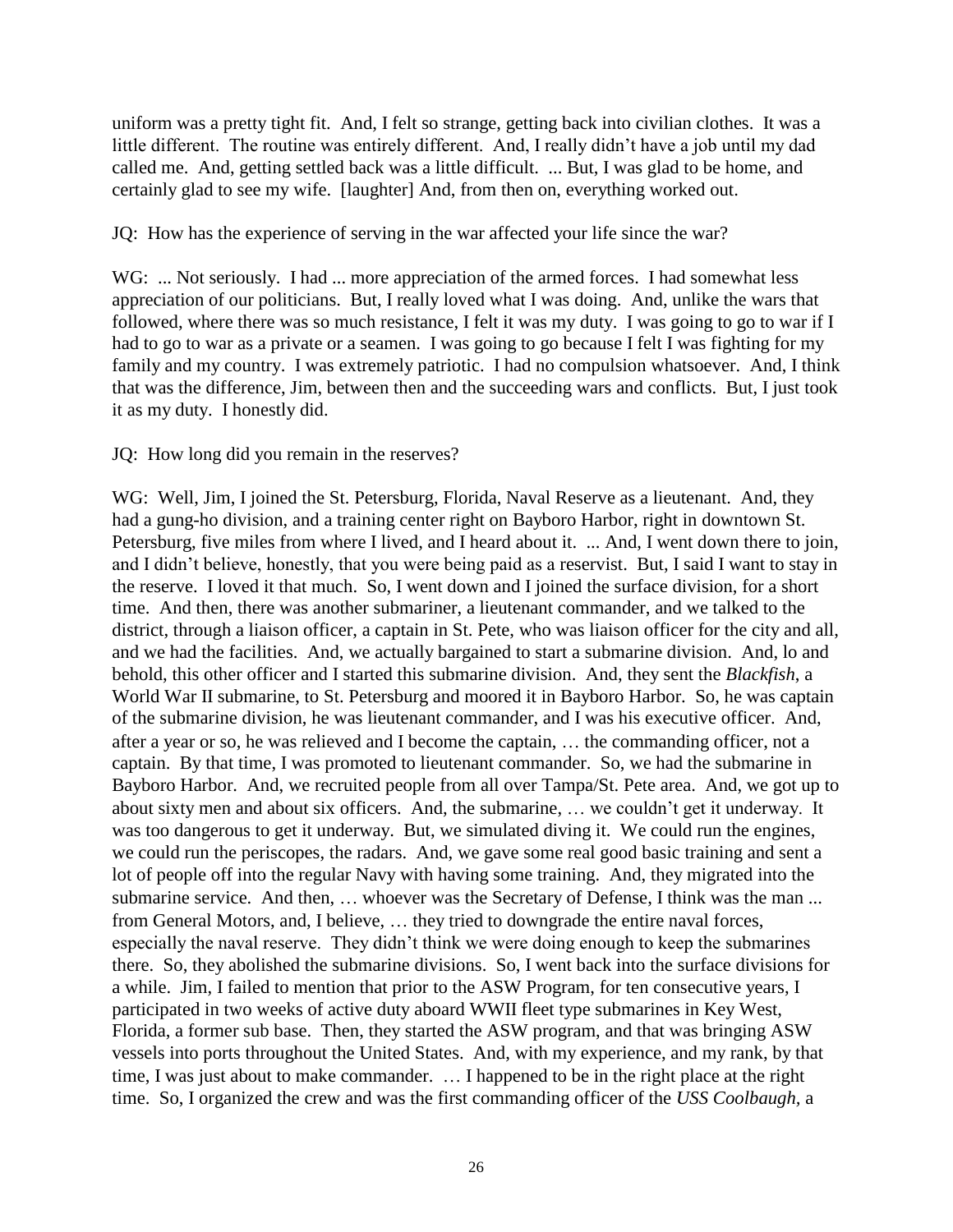DE, a destroyer escort, based in St. Pete. Now, there, we built a boiler room, electrical facilities, and kept the ship in steaming condition, (port facilities). And then, one weekend a month, we'd come down on Friday nights, and get underway Friday night or early Saturday morning, go out in the Gulf [of Mexico] and conduct training exercises with the guns, sonar, simulating targets, simulating a lot of things, and training officers. My job was to train junior officers. We had twelve officers aboard, and a hundred and fifteen men, augmented by the crew that kept the ship during the week; the basic crew. And then, when the two weeks training cruises were scheduled, we took all our people aboard. It was mandatory you go on a two weeks training duty, or out you go. And then, we went to Guantanamo twice, and went under real severe exercises under the fleet command, just the way the regular ships did. And, you take a bunch of reservists drilling once a month, ... it was quite an experience. So, then, we wore that ship out. It was getting real beat up and it was an old ship, and they thought it should be taken out of service. So, one weekend, a few of us reservists and the basic crew, steamed it all across the Gulf, up to Orange, Texas, and put it in mothballs. And, I came back. The ship up the coast wasn't so good, so, they brought in the DE *Greenwood*, which was in better shape. So, I took over as captain and ... just took our crew and transferred them. So, I was in that billet for three years. And, during one of those years, I was responsible for the whole division, the ship up in Charleston, one in Jacksonville, and one in Pensacola. And, we wrote operation orders. And, with our crews that summer, four ships went to Key West. And, we operated with the submarines, and enhanced our submarine warfare, ... dropping simulated depth-charges, hedgehogs. And, two of the ships had to go to Gitmo, but, I took the other ship, went over to Vera Cruz, Mexico, and had our three or four days liberty there instead of Jamaica, and then, steamed back across the Gulf, to St. Petersburg. I had that billet for three years. I had the billet ... as CO of the *Greenwood* and the *Coolbaugh*. And then, I had the billet for the DE, the destroyer division command, for about a year and a half. And then, from there, I became what was known as the Group Commander, which is the head reservist in the training center, and looked over seven or eight different divisions. We had Seabees, surface divisions, all kind of divisions. And then, I finally continued, and went to officer school, and took about ten or twelve correspondence courses, piling up points. Each day, for each course, had so many points. And, as I mentioned to you previously, during all this time, I took two weeks of training duty at the Naval War College in Newport, the Armed Forces Staff College in Norfolk, the National War College in Washington. And then, I applied for the selection board in Washington D.C., selecting officers from lieutenant commander to commander. So, many reserve officers were on the board and so many regular naval officers. And, I was there for five weeks, taking off from work; five weeks in Washington D.C. ... We went through thousands of records and then, we got together, and we recommended which reserve officers should be selected from Lieutenant Commander to Commander. This was rather a closed deal, rather quiet and secret, and none of the information got beyond the board. And, it so happened, the day I reported that was the day before Lyndon Johnson's inauguration. And, all of the accommodations in Washington, including all the Navy accommodations, were given to all the VIPs and all the people coming in for the inauguration. So, they billeted ten of we reserves in the WAVEs' quarters, ... at the fort right next to the cemetery in Washington, ... Fort Meyers. We were actually billeted; here we were captains and commanders, ... in what had been used as ... WAVEs' quarters, little cubby-holes. So, we all rebelled, and, about two days later, we were sent down to a fort down the Potomac; Fort Belvoir, where they had a real BOQ. And, they bussed us into Washington, where we were conducting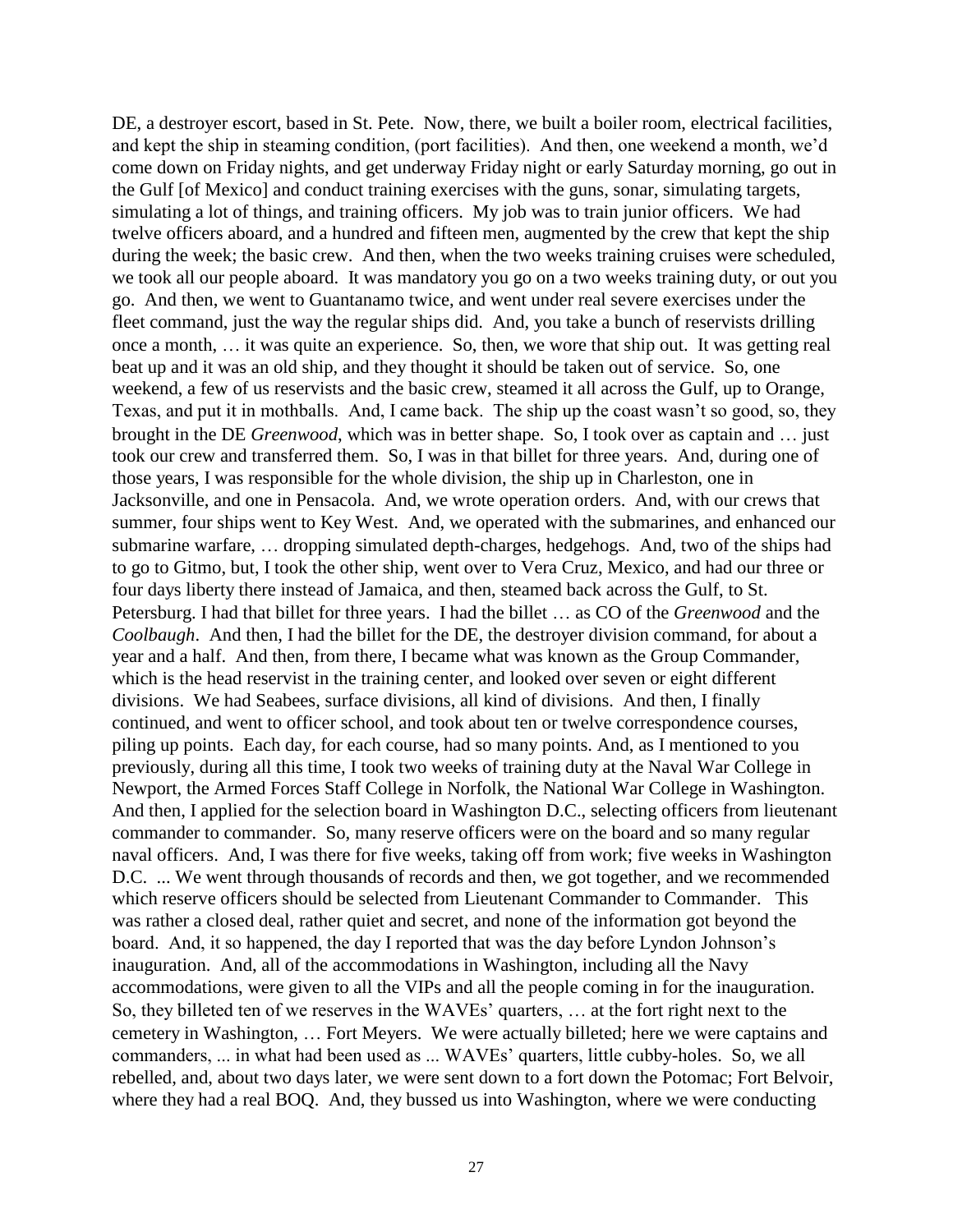the examinations. And, at night, they bussed us back, [laughter] Fort Belvoir, twenty miles south. And, we had access to a beautiful BOQ and a club. So, for five weeks, we were well housed and well taken care of. But, those first two days in those WACs' barracks, we rebelled. I stood in the slush, watching Lyndon Johnson being driven up Constitution Avenue, at that particular time. [laughter]

JQ: You did not serve in the Korean War, or anything else?

WG: No, but, at the Korean War, I was skipper of the submarine division, and they didn't need submarines. There were only two submarines used in the Korean War, for reconnaissance. They needed people on tenders. They took a few people from my division and sent them to tenders and shore stations, and three officers went off and received some tremendous experience, and a couple of them really qualified as reservists. And, two got on submarines, one got on a tender. And then, of course, the Vietnam War,  $\dots$  when did that start?  $\dots$  I was still in the naval reserve then, I stayed in 'til ... I was sixty years old, 1970-something. But, I was ready to be recalled at any time. But, as I said, the submarines were hardly ever used in the Korean [War], and very seldom ... in Vietnam.

JQ: How extensive was the use of submarines in the build-up during the Cuban missile crisis?

WG: At that time, ... I was in the DE program, the ASW program, and we were in Guantanamo, Cuba, and also in Key West, undergoing two weeks of "refresher training." We were under the operational command of people in Guantanamo. One night, we were departing the harbor, and a Russian ship came right up near the entrance to Guantanamo Bay. We were sitting there and went to battle stations, but, the ship changed course and went on down to Cuba. So, they ... didn't use many reserves in the Cuban crisis, but, we were available. But, ... they had enough capital ships, and big ships, and good ships, and well-armed ships. It was a little exciting there for about sixty days, until the missiles were taken out.

JQ: Especially being so close, down here in St. Petersburg.

WG: Well, I might mention this, during the Berlin crisis, ... I had just been relieved as skipper on the *Greenwood*, and the *Greenwood* was recalled to active duty. And, they spent one year in active duty, all the men I had trained and a lot of the fine officers I had with me. My exec was an outstanding man. He had been all through the war on destroyers. He relieved me as captain, as skipper of the reserve ship, two weeks before they were recalled. Other than that, I would have been on active duty for a year, on ASW duty, along the Atlantic Coast and in Key West. So, I missed recall by two weeks.

JQ: How many children do you have?

WG: I have three, two sons and a daughter. One boy who was in the Army, ... went through Fort Gordon as an MP, and they sent him over to Germany, seventeen-years-old, one of the last men drafted when (Truman?) put a moratorium on the draft. And, he went to an Army base in Germany. And, the only thing he did was break up family arguments, suicides, fights, alcohol,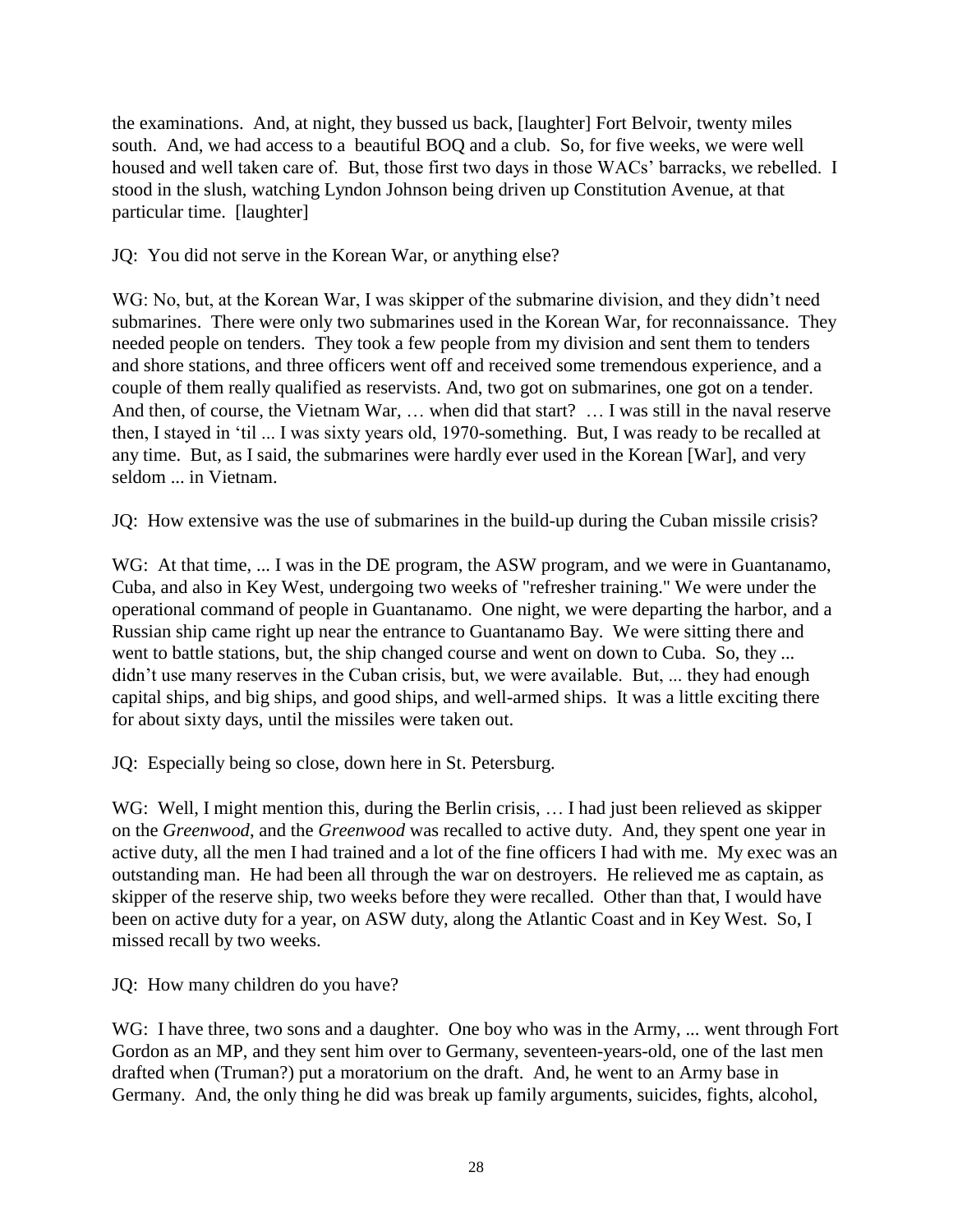dope, and had such a horrible experience. He came home and, within two weeks, he became born again. And, he went ... to Liberty Baptist College, and, now, he's ... pastor of the North Bristol Baptist Church in Bristol, Virginia. He's ... really dedicated. That's his life and that's the way it is.

My other boy, Bill, III, six foot five, slender like myself, he ... followed me in the mechanical trades, and, now, he's working out of Miami as a manufacturer's representative.

---------------------END OF SIDE TWO TAPE TWO---------------------------

JQ: This continues an interview with William Godfrey at his home in Homosassa, Florida.

WG: Jim, I should go back a little bit. My oldest boy, Bill, Bill, III, I actually shanghai-ed him into the Navy. He was only seventeen-years-old, and I thought it would be good experience for him, and he went in on a minority enlistment. If you go in on a minority enlistment at age seventeen, you serve for three years and you're credited with four. And, he was stationed aboard an LCI. He was over in the Vietnam area and he was working with an underwater demolition team. And, he saw some action, not an awful lot. He got in towards the end of the war. But, he got his three years in, and he came home, and he thanked me for the experience. ... He, more or less, followed my foot steps in the mechanical field. And, Annie, she went to a junior college in St. Petersburg for a couple of years. And then, she became, in a doctor's office, a medical assistant, not a certified one, but, she did real well there. And then, she married and had two boys. I have these two ... grandsons, and, recently, became, what am I? a great-grandfather. But, anyway, Annie now lives in St. Petersburg with her husband, and we see her, occasionally.

So, that's about the story, Jim. But, I think I should briefly mention my one year career in the Merchant Marine, which was quite exciting. [laughter] My dad gotten me the job, by having influence with engineers of ships in New York Harbors. And, I was supposed to go aboard as a wiper, but, they didn't have a job for me. They said, "You can take over as mess boy for the black gang." So, on a thirty-three day trip between here, and California, and back, I ... did everything but cook the food, place it on the tables, bring it down from the galleys, and feed twenty-four men, three times a day, and wash the dishes in a two compartment sink. And, during that cruise, a couple of the crew members broke into the cargo of spirits and got drunk. They came to my mess room one day and asked, "What's for dinner?" and, I said, "Rice and curry." Well, that was the thing they hated most. This one fellow became very inebriated. He threw the rice and curry out the port hole, threw the butter dish against the bulkhead. And, a little later, they told him that I had squealed to the chief engineer. I didn't tell anybody. I was afraid for my life. So, he chased me around the forecastle, and I thought I was going to be real seriously hurt. I scooted into a little bunk room, went under the bunk. Finally, the master of arms corralled this guy, put him on report, and he was fired when we got to 'Frisco. But, ... other than having a little bit of fun in Havana, coming back to New York, and not being able to take care of my mess hall, terribly sick, meeting my father, and the first thing he said, "I got a better job for you." So, that's when I went aboard the *USS Washington* of the United States Line as a wiper in the engine room. After four trips to Ireland, France, England, and Hamburg, Germany, I was promoted to fireman. And, there, I had to fire a large B&W express-type boiler with very little experience,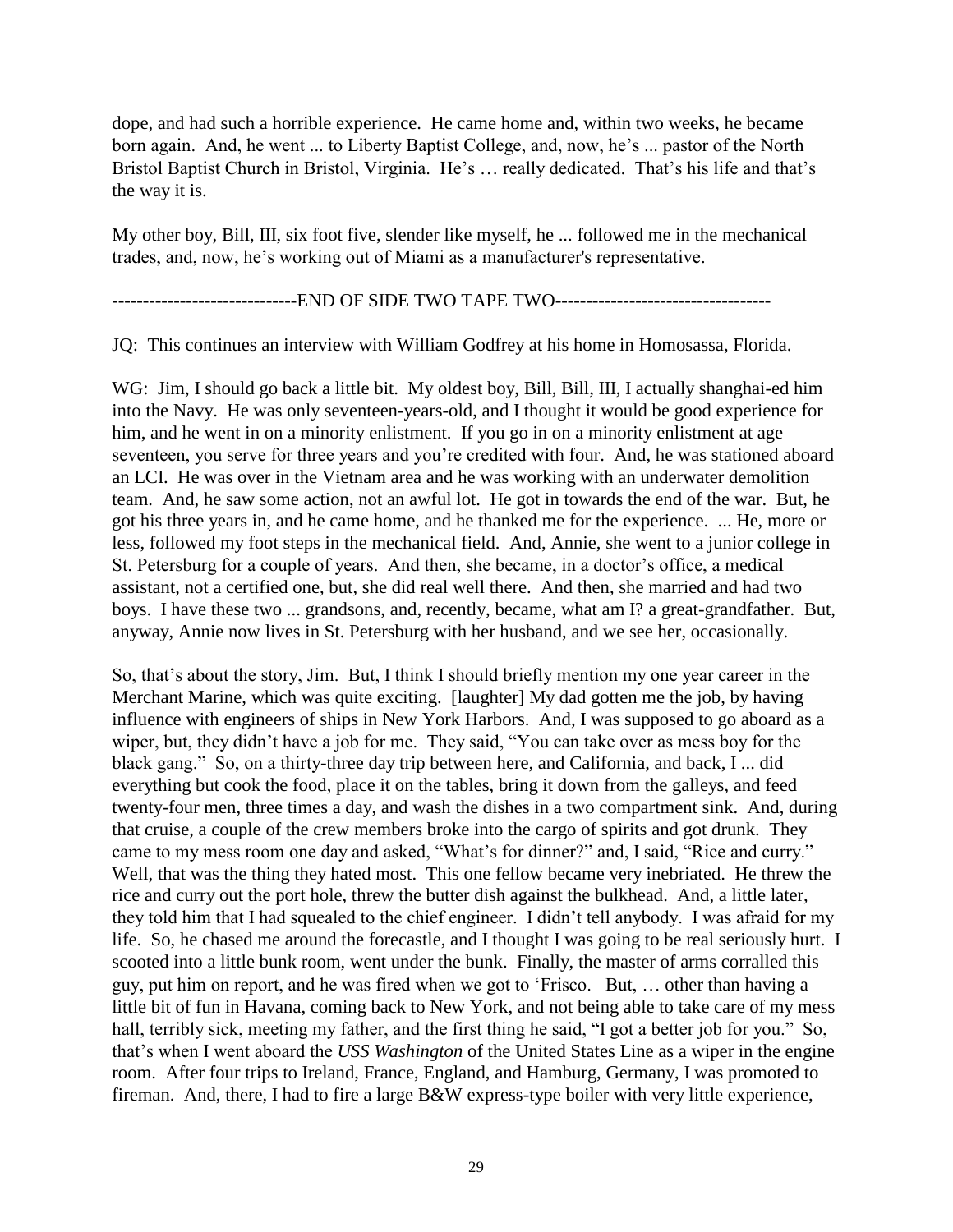but, I learned a lot. And, I stayed on there for another ... five voyages. And then, we arrived back in New York. At that time, in 1936, the biggest maritime strike ever was started in New York. Union representatives, I called them goons, came aboard and wanted to know if the crew on the *Washington* was going to strike. We said we didn't know, but, we'd them know by one o'clock that afternoon. One o'clock that afternoon, we struck, because we had been coerced. I was assigned a picket area, a little button to put on my shirt, and where I was to patrol along the docks. Well, noon time, I needed a pair of dungarees, so, I went out to one of the big piers on West Street to buy a pair of dungarees. I was walking up West Street, and I was accosted by two big, burly looking goons, and asked, "What ship you off of, kid?" I said, "The *Washington*," real proud. With that, this guy slugged me behind my right jaw, almost knocked me out. I ran up West Street to the Seamen's House, got my breath, and regained my composure. I, then, stealthily, returned to the head of the pier, went up the pier, got on the ship, packed my sea bag, snuck off the ship, got out to the head of the pier. And, I asked one of the custom guards, there's usually two or three custom guards at the head of the pier, right on West Street, ... I said, "Please, call me a taxi." He called me a taxi; I threw my bag in, got in the taxi, and laid down on the floor boards, and told the taxi driver, "Please, take me to the Pennsylvania Station as fast as you can." I got on a train at Pennsylvania Station; disembarked in New Brunswick, and that was the end of my Merchant Marine career. [laughter]

JQ: All this was before your service in the Navy?

WG: This was all before my college and before my service; an eighteen-year-old kid, just out of high school. I don't know if I mentioned to you Jim; when my class graduated from New Brunswick High School, I was in Havana, Cuba, en route [the] Panama Canal and California. And, oh, my goodness, I've to tell you one more thing about the Golden Gate. [laughter] When I retired, my wife says, "We're going to travel." So, I bought a twenty-two foot trailer, traveled around ... the entire perimeter of the United States, all the parks in the West, Las Vegas, the four western provinces of Canada, and, on the way from San Francisco to Canada, I pulled the trailer across the Golden Gate Bridge.

JQ: Under which you had sailed.

WG: I sailed through the Gate on a merchant ship, before the bridge was spanned. I brought a submarine under the bridge when the war was over. And, when I retired, on my trailer trip, I dragged the trailer across the Golden Gate Bridge. Now, how many people have done that? [laughter]

JQ: Not very many.

WG: I think we should end it there, Jim. [laughter] I could tell you a lot of other stories that happened in the Merchant Marine, but, I think you've got more than enough to edit.

JQ: No, that's fine. I wanted to thank you very much for your time and your hospitality here in your home.